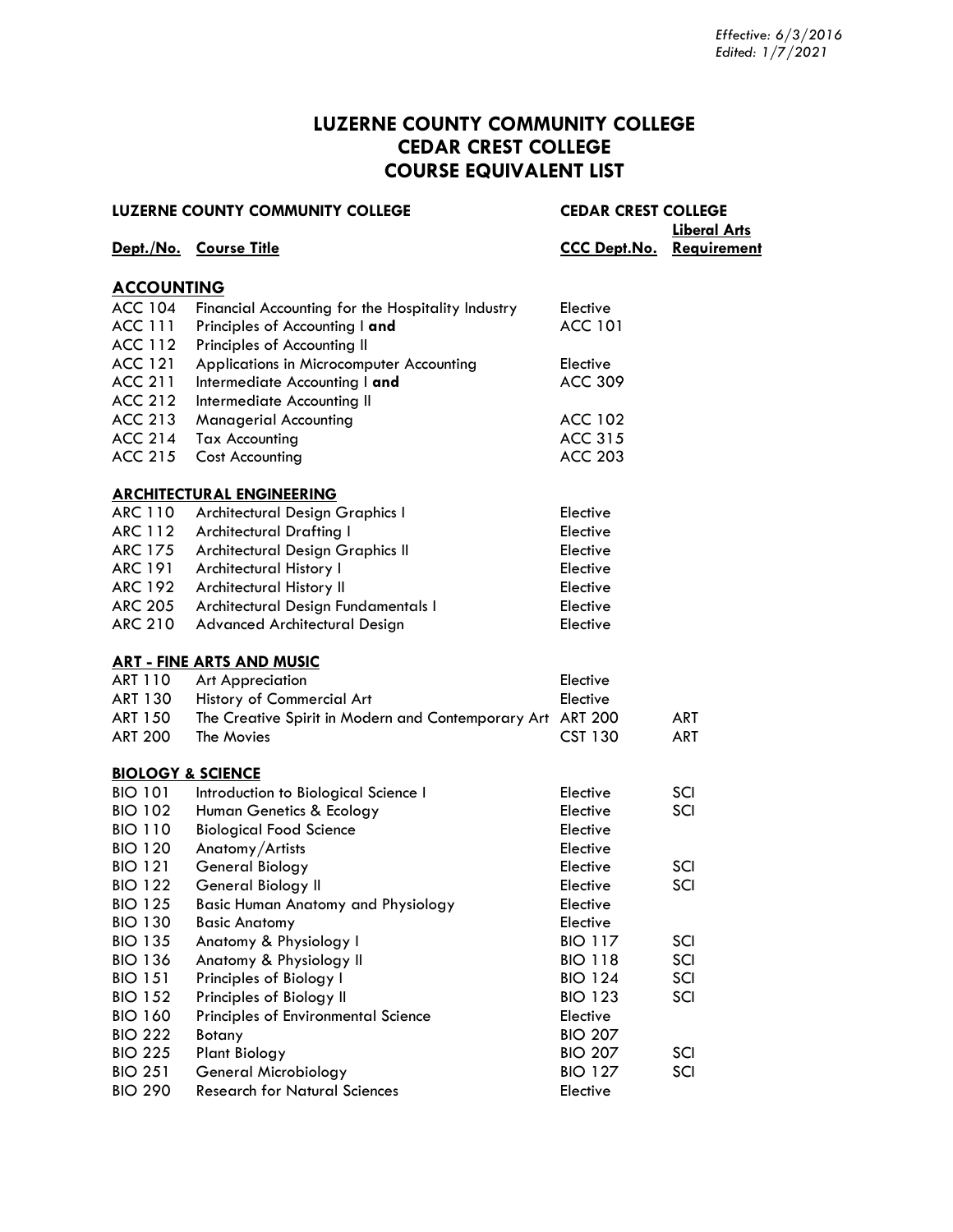**Liberal Arts Dept./No. Course Title CCC Dept.No. Requirement**

| <b>BUSINESS</b>       |                                                            |                |            |
|-----------------------|------------------------------------------------------------|----------------|------------|
| <b>BUS 101</b>        | Introduction to Business                                   | Elective       |            |
| <b>BUS 105</b>        | <b>Business Mathematics</b>                                | Elective       |            |
| <b>BUS 107</b>        | <b>Mathematics of Finance</b>                              | Elective       |            |
| BUS $151/$            | Introduction to Health Care                                | <b>HSA 211</b> |            |
| <b>HCM 101</b>        |                                                            |                |            |
| <b>BUS 152/</b>       | Health Care Planning & Marketing                           | <b>HSA 258</b> |            |
| <b>HCM 102</b>        |                                                            |                |            |
| <b>BUS 153/</b>       | <b>Financial Management for Health</b>                     | <b>HSA 340</b> |            |
| <b>HCM 103</b>        | <b>Care Managers</b>                                       |                |            |
| <b>BUS 161</b>        | Principles of Purchasing                                   | Elective       |            |
| <b>BUS 164</b>        | <b>Advanced Purchasing</b>                                 | Elective       |            |
| <b>BUS 165</b>        | Logistics                                                  | Elective       |            |
| <b>BUS 167</b>        | Introduction to Materials Management                       | Elective       |            |
| <b>BUS 172</b>        | <b>Labor Relations</b>                                     | Elective       |            |
| <b>BUS 181/</b>       | Introduction to International Business                     | <b>BUA 240</b> |            |
| <b>INB 101</b>        |                                                            |                |            |
| <b>BUS 182/</b>       | <b>International Marketing</b>                             | <b>MRK 336</b> |            |
| <b>INB 102</b>        |                                                            |                |            |
| <b>BUS 183/</b>       | International Logistics                                    | Elective       |            |
| <b>INB 103</b>        |                                                            |                |            |
| <b>BUS 184</b>        | Comparative International Political &                      | Elective       |            |
| <b>INB 104</b>        | Culture                                                    |                |            |
| <b>BUS 201</b>        | <b>Principles of Marketing I</b>                           | <b>MRK 230</b> |            |
| <b>BUS 202</b>        | Principles of Marketing II                                 | Elective       |            |
| <b>BUS 203</b>        | Introduction to Sales                                      | Elective       |            |
| <b>BUS 209</b>        | <b>Business Communications</b>                             | Elective       |            |
| <b>BUS 210</b>        | Introduction to Customer Service                           | Elective       |            |
| <b>BUS 229</b>        | Personal Money Management                                  | Elective       |            |
| <b>BUS 231</b>        | <b>Principles of Management</b>                            | <b>BUA 110</b> |            |
| <b>BUS 248</b>        | <b>Small Business Management</b>                           | Elective       |            |
| <b>BUS 251</b>        | Human Resource Management                                  | <b>BUA 220</b> |            |
| <b>BUS 253</b>        | <b>First-Line Supervisory Principles</b>                   | Elective       |            |
| <b>BUS 260</b>        | Legal Aspects for Health Professionals                     | Elective       |            |
| <b>BUS 261</b>        | <b>Business Law I</b>                                      | <b>BUA 221</b> |            |
| <b>BUS 262</b>        | <b>Business Law II</b>                                     | Elective       |            |
| <b>BUS 263</b>        | <b>Office Management</b>                                   | Elective       |            |
| <b>BUS 265</b>        | Principles of Manufacturing and Distribution               | Elective       |            |
| <b>BUS 299</b>        |                                                            |                |            |
|                       | <b>Business Internship</b>                                 | Elective       |            |
|                       | <b>COMPUTER AIDED DRAFTING AND DESIGN TECHNOLOGY (CAD)</b> |                |            |
| <b>CAD101</b>         | Computer Assisted Design I                                 | Elective       |            |
| <b>CAD102</b>         | <b>Computer Assisted Design II</b>                         | Elective       |            |
| <b>COMMERCIAL ART</b> |                                                            |                |            |
| <b>CAR 119</b>        | Drawing I                                                  | <b>ART 101</b> | <b>ART</b> |
| <b>CAR 120</b>        | Drawing II                                                 | <b>ART 102</b> | <b>ART</b> |
| <b>CAR 129</b>        | Color and Design I                                         | <b>ART 110</b> | <b>ART</b> |
| <b>CAR 130</b>        | Color and Design II                                        | Elective       |            |
| <b>CAR 131</b>        | Sculpture I                                                | <b>ART 227</b> | <b>ART</b> |
|                       |                                                            |                |            |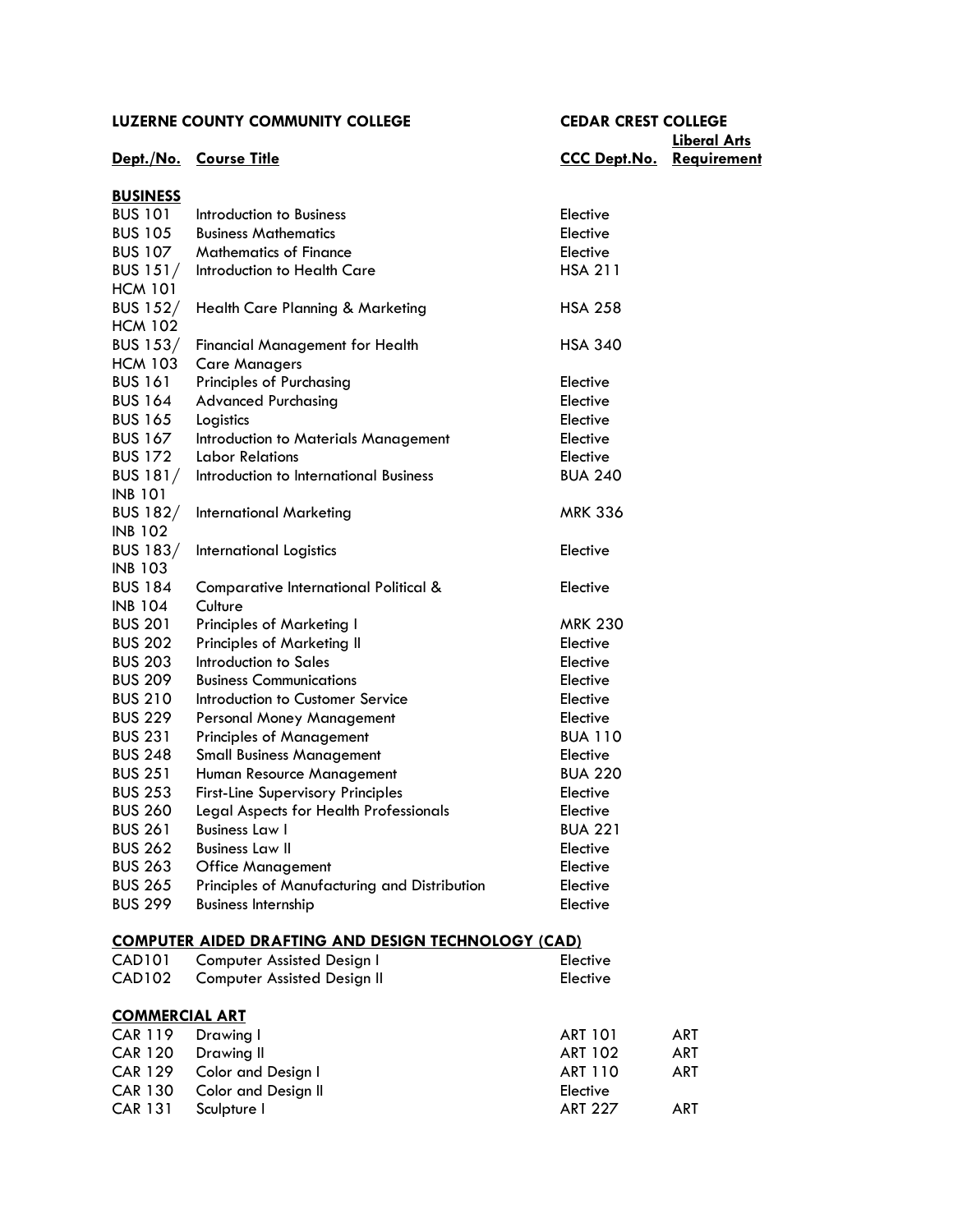| LUZERNE COUNTY COMMUNITY COLLEGE |                                              | <b>CEDAR CREST COLLEGE</b> |                                    |
|----------------------------------|----------------------------------------------|----------------------------|------------------------------------|
|                                  | Dept./No. Course Title                       | <b>CCC Dept.No.</b>        | <b>Liberal Arts</b><br>Requirement |
| <b>CAR 132</b>                   | Life Drawing I                               | Elective                   |                                    |
| <b>CAR 133</b>                   | Life Drawing II                              | Elective                   | <b>ART</b>                         |
| <b>CAR 140</b>                   | <b>Basic Black and White Photography</b>     | Elective                   |                                    |
| <b>CAR 201</b>                   | <b>Building a Brand</b>                      | Elective                   |                                    |
| <b>CAR 202</b>                   | <b>Creative Art Direction</b>                | Elective                   |                                    |
| <b>CAR 203</b>                   | Advertising and Graphic Design for the Web   | <b>COM 282</b>             |                                    |
| <b>CAR 205</b>                   | <b>Advertising Campaign Design</b>           | Elective                   |                                    |
| <b>CAR 218</b>                   | <b>Professional Painting Portfolio</b>       | Elective                   |                                    |
| <b>CAR 220</b>                   | <b>Basic Photography</b>                     | Elective                   |                                    |
| <b>CAR 233</b>                   | Illustration I                               | Elective                   | <b>ART</b>                         |
| <b>CAR 234</b>                   | <b>Illustration II</b>                       | Elective                   |                                    |
| <b>CAR 239</b>                   | <b>Portrait Painting</b>                     | Elective                   |                                    |
| <b>CAR 240</b>                   | Advanced Black & White Photography           | Elective                   |                                    |
| <b>CAR 241</b>                   | Graphic Design I                             | Elective                   |                                    |
| <b>CAR 242</b>                   | <b>Graphic Design II</b>                     | Elective                   |                                    |
| <b>CAR 243</b>                   | Materials & Techniques of Painting           | Elective                   |                                    |
| <b>CAR 245</b>                   | Typography                                   | Elective                   |                                    |
| <b>CAR 256</b>                   | <b>Still Life Painting</b>                   | Elective                   |                                    |
| <b>CAR 257</b>                   | <b>Animal Painting</b>                       | Elective                   |                                    |
| <b>CAR 258</b>                   | <b>Landscape Painting</b>                    | Elective                   |                                    |
| <b>CAR 259</b>                   | Learning from the Old Masters                | Elective                   |                                    |
| <b>CAR 260</b>                   | Color Photography I                          | Elective                   |                                    |
| <b>CAR 261</b>                   | Independent Study I                          | Reviewed Individually      |                                    |
| <b>CAR 264</b>                   | Photolighting & Theory of Composition        | Elective                   |                                    |
| <b>CAR 266</b>                   | Color Photo II                               | Elective                   |                                    |
| <b>CAR 267</b>                   | Photo Journalism I                           | Elective                   |                                    |
| <b>CAR 270</b>                   | Photo Portfolio and Professional Development | Reviewed Individually      |                                    |
| <b>CAR 275</b>                   | Advanced Digital Photography                 | <b>COM 325</b>             |                                    |
| <b>CAR 277</b>                   | Photo Image Enhancement                      | Elective                   |                                    |
| <b>CAR 279</b>                   | Portfolio/Professional Practices             | Reviewed Individually      |                                    |
| <b>CAR 280</b>                   | Independent Study II                         | Reviewed Individually      |                                    |
| <b>CAR 281</b>                   | Internship                                   | Reviewed Individually      |                                    |
| <b>CAR 284</b>                   | Digital Illustration for Design              | Elective                   |                                    |
| <b>CAR 286</b>                   | Advanced Photo Image Enhancement             | Elective                   |                                    |
| <b>CAR 293</b>                   | Web Page Design                              | Elective                   |                                    |
| <b>CAR 294</b>                   | <b>Advanced Web Presentation</b>             | Elective                   |                                    |
| <b>CAR 295</b>                   | Multimedia for the Web                       | Elective                   |                                    |
|                                  |                                              |                            |                                    |

## **[COMPUTER AIDED DRAFTING AND DESIGN TECHNOLOGY](http://www.luzerne.edu/academics/catalog2015/coursedesc2.jsp?code=CDT§ion=COMPUTER-AIDED%20DRAFTING%20AND%20DESIGN%20TECHN) (CDT)**

| <b>CDT 203</b>       | <b>Computerized Advanced Drafting</b>         | Elective        |
|----------------------|-----------------------------------------------|-----------------|
| <b>CDT 204</b>       | <b>Computerized Design Problems</b>           | Elective        |
|                      |                                               |                 |
| <b>CULINARY ARTS</b> |                                               |                 |
| <b>CUL 100</b>       | Introduction to Culinary Arts                 | Elective        |
| <b>CUL 102</b>       | Pantry and Cold Food Production               | Elective        |
| <b>CUL 103</b>       | <b>Meat Analysis and Preparation</b>          | Elective        |
| <b>CUL 104</b>       | Principles of Vegetables, Starches and Fruits | Elective        |
| <b>CUL 105</b>       | Soup and Sauce Analysis/Production            | Elective        |
| <b>CUL 106</b>       | <b>Baking Techniques and Analysis</b>         | <b>Elective</b> |
| <b>CUL 110</b>       | Fish and Seafood Analysis and Production      | Elective        |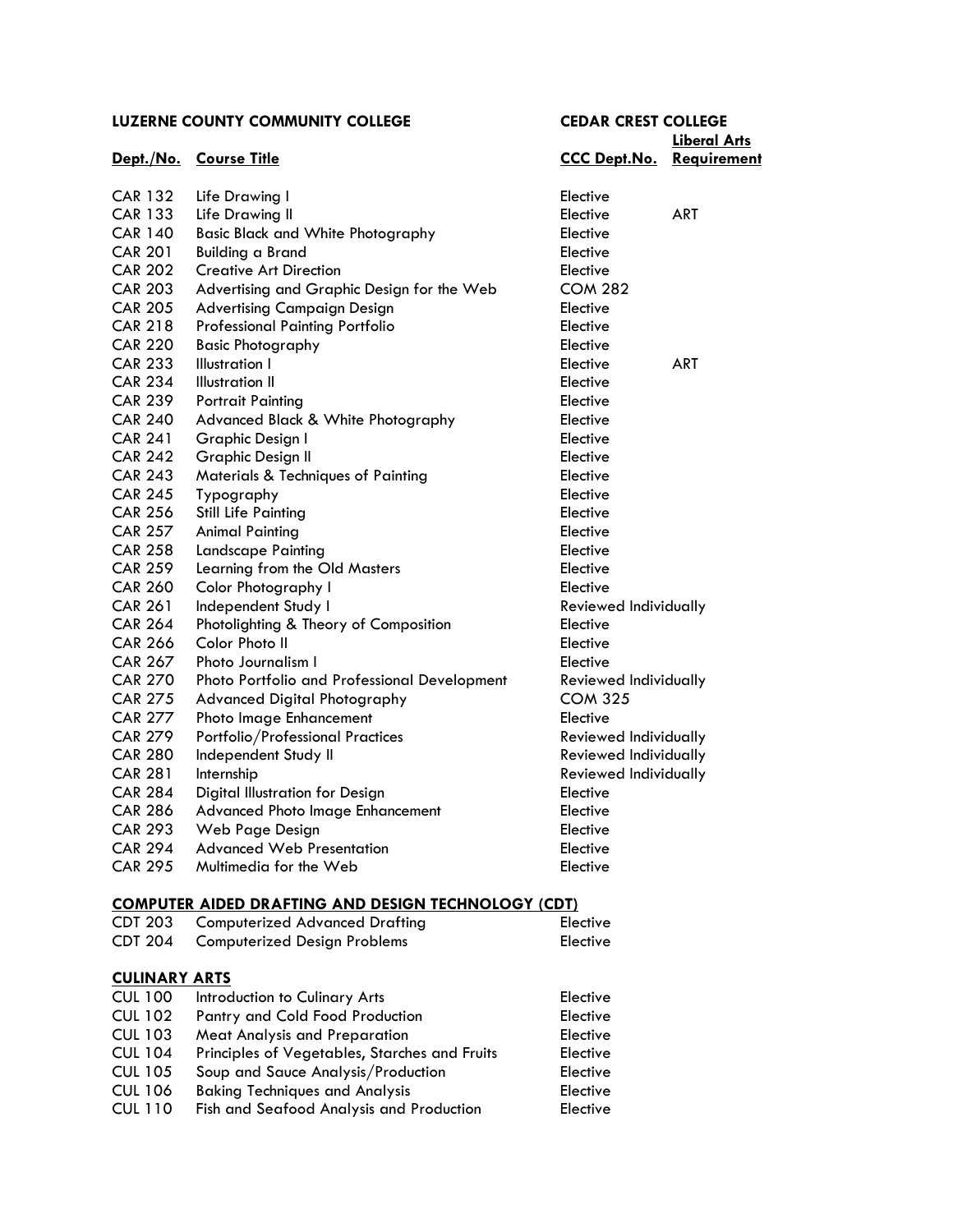## **Liberal Arts Dept./No. Course Title CCC Dept.No. Requirement**

#### **CHILD DEVELOPMENT**

| <b>CHD 100</b> | Introduction to Early Childhood Education            | Elective       |  |
|----------------|------------------------------------------------------|----------------|--|
| <b>CHD 101</b> | Infants & Toddlers                                   | Elective       |  |
| <b>CHD 199</b> | <b>Early Childhood Regulations</b>                   | Elective       |  |
| <b>CHD 201</b> | <b>Children's Music and Movement</b>                 | Elective       |  |
| <b>CHD 202</b> | Children's Art                                       | Elective       |  |
| <b>CHD 203</b> | Children's Literature                                | Elective       |  |
| <b>CHD 204</b> | Children's Science & Math                            | Elective       |  |
| <b>CHD 205</b> | Health, Safety, & Nutrition                          | Elective       |  |
| <b>CHD 207</b> | Young Children in Society                            | Elective       |  |
|                | CHD 208/PSY 204 Child Psychology                     | <b>PSY 241</b> |  |
| <b>CHD 210</b> | <b>Children with Disabilities</b>                    | Elective       |  |
|                | CHD 220/221 Field Work in Child Development I and II | Elective       |  |
|                |                                                      |                |  |

#### **[CHEMISTRY](http://www.luzerne.edu/academics/catalog2015/coursedesc2.jsp?code=CHE§ion=CHEMISTRY)**

| <b>CHE 111</b> | <b>Fundamentals of Chemistry</b>                 | Elective              | SCI        |
|----------------|--------------------------------------------------|-----------------------|------------|
| CHE 112        | <b>Fundamentals of Organic Chemistry</b>         | Elective              |            |
| <b>CHE 131</b> | Principles of Chemistry I                        | Elective              | SCI        |
|                | (fulfills the chemistry requirement for nursing) |                       |            |
| <b>CHE 151</b> | <b>General Chemistry I</b>                       | <b>CHE 111</b>        | SCI        |
| <b>CHE 152</b> | <b>General Chemistry II</b>                      | <b>CHE 112</b>        | SCI        |
| <b>CHE 175</b> | <b>Chemistry for Health Services</b>             | <b>CHE 103</b>        | <b>SCI</b> |
| <b>CHE 251</b> | Organic Chemistry I                              | <b>CHE 205</b>        | SCI        |
| <b>CHE 252</b> | <b>Organic Chemistry II</b>                      | <b>CHE 206</b>        | SCI        |
| <b>CHE 299</b> | Special Topics in Chemistry                      | Reviewed individually |            |

#### **[COMPUTER INFORMATION SYSTEMS](http://www.luzerne.edu/academics/catalog2015/coursedesc2.jsp?code=CIS§ion=COMPUTER%20INFORMATION%20SYSTEMS)**

| <b>CIS 100</b> | <b>Basic Computer Skills</b>                      | Elective |
|----------------|---------------------------------------------------|----------|
| <b>CIS 104</b> | <b>Hospitality Computer Applications</b>          | Elective |
| <b>CIS 105</b> | <b>Travel Computer Applications</b>               | Elective |
| CIS 106        | Computers in Industry                             | Elective |
| <b>CIS 106</b> | Computers in Industry                             | Elective |
| <b>CIS 108</b> | Introduction to Computer and Programming Concepts | Elective |
| <b>CIS 110</b> | <b>Computer Literacy and Applications</b>         | Elective |
| <b>CIS 111</b> | Word Processing with Microsoft Word               | Elective |
| $CIS$ 112      | Spreadsheet Analysis using Microsoft Excel        | Elective |
| $CIS$ 114      | Database Analysis using Microsoft Access          | Elective |
| CIS 116        | Presentation Analysis with Microsoft PowerPoint   | Elective |
| $CIS$ 118      | <b>Computer Applications for Science Majors</b>   | Elective |
| CIS 120        | PC Operating Systems with Microsoft Windows       | Elective |
| CIS 130        | AS/400 Operations                                 | Elective |
| <b>CIS 131</b> | <b>Mobile Design and Concepts</b>                 | Elective |
| <b>CIS 132</b> | AS/400 Application Development Tools              | Elective |
| <b>CIS 134</b> | AS/400 Control Language (CL) Programming          | Elective |
| CIS 135        | <b>iOS</b> Development I                          | Elective |
| CIS 137        | Android Development I                             | Elective |
| CIS 140        | Introduction to the Internet                      | Elective |
| $CIS$ 141      | Social Media                                      | Elective |
| $CIS$ 142      | Strategic Business Plans with the Internet        | Elective |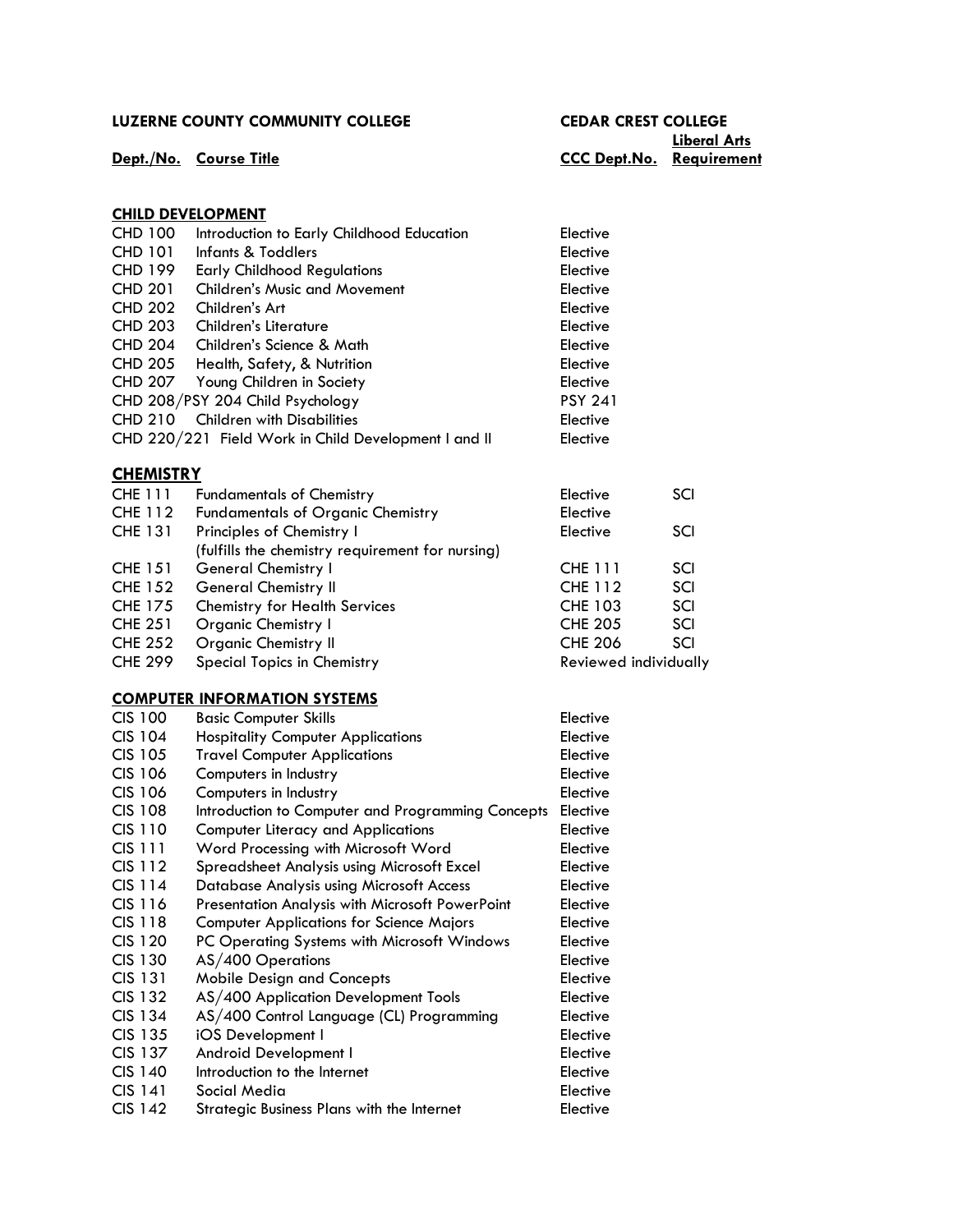# **Liberal Arts**

|                         | Dept./No. Course Title                               | <b>CCC Dept.No. Requirement</b> |          |
|-------------------------|------------------------------------------------------|---------------------------------|----------|
| CIS 145                 | Internet Concepts with HTML                          | Elective                        |          |
| CIS 146                 | Client Side Web Development I                        | Elective                        |          |
| <b>CIS 148</b>          | Database Design with SQL                             | Elective                        |          |
| CIS 150                 | RPG IV Programming I on the AS/400                   | Elective                        |          |
| <b>CIS 152</b>          | Structured Programming with COBOL on the AS/400      | <b>CIS</b>                      | Elective |
| CIS 156                 | Programming with JAVA                                | Elective                        |          |
| <b>CIS 158</b>          | Object Oriented Programming with C++                 | Elective                        | ML       |
| CIS 160                 | Programming with Visual Basic                        | <b>CIS 220</b>                  |          |
| CIS 162                 | Programming with Visual Basic.NET                    | Elective                        |          |
| CIS 163                 | Programming with C#                                  | Elective                        | ML       |
| CIS 165                 | Multi-Media for the Web                              | Elective                        |          |
| <b>CIS 170</b>          | <b>Management Information Systems</b>                | Elective                        |          |
| <b>CIS 172</b>          | System Analysis and Design                           | Elective                        |          |
| <b>CIS 180</b>          | Networking and Communications                        | Elective                        |          |
| <b>CIS 186</b>          | <b>Networking Concepts</b>                           | Elective                        |          |
| CIS 213                 | Desktop Publishing                                   | Elective                        |          |
| <b>CIS 235</b>          | iOS Development II                                   | Elective                        |          |
| <b>CIS 237</b>          | Android Development II                               | Elective                        |          |
| <b>CIS 240</b>          | World Wide Web Concepts and Designs                  | Elective                        |          |
| <b>CIS 242</b>          | <b>Advanced Web Page Design</b>                      | Elective                        |          |
| <b>CIS 246</b>          | Client Side Web Development II                       | Elective                        |          |
| <b>CIS 248</b>          | <b>E-Commerce Web Principles and Practices</b>       | Elective                        |          |
| <b>CIS 250</b>          | RPG IV Programming on he AS/400                      | Elective                        |          |
| <b>CIS 252</b>          | Intermediate Cobol on the AS/400                     | Elective                        |          |
| <b>CIS 254</b>          | Structured Query language (SQL) on the AS/400        | Elective                        |          |
| <b>CIS 258</b>          | Advanced C++ Programming                             | CIS 136                         |          |
| <b>CIS 260</b>          | <b>Advanced Programming with Visual Basic</b>        | Elective                        |          |
| CIS 263                 | <b>ASP.NET</b>                                       | Elective                        |          |
| CIS 265                 | Internet Programming with PHP                        | Elective                        |          |
| <b>CIS 266</b>          | Internet Programming with JAVA                       | Elective                        |          |
| CIS 267                 | Rich Internet Applications with AJAX                 | Elective                        |          |
| <b>CIS 268</b>          | <b>Strategies for Developing E-business Websites</b> | Elective                        |          |
| <b>CIS 280</b>          | <b>Mobile Application Development</b>                | Elective                        |          |
| <b>CIS 290</b>          | <b>Computer Information Systems Projects</b>         | Elective                        |          |
| <b>CIS 295</b>          | Web Development Projects                             | Elective                        |          |
|                         | CIS 219/298 Upgrading Computer Software Skills       | Elective                        |          |
| <b>CIS 299</b>          | <b>Computer Information Systems Internship</b>       | Elective                        |          |
| <b>CRIMINAL JUSTICE</b> |                                                      |                                 |          |
| <b>CJU 130</b>          | Introduction to Criminal Justice                     | <b>CRJ 101</b>                  |          |
| <b>CJU 132</b>          | <b>Criminal Investigation</b>                        | Elective                        |          |
| <b>CJU 139</b>          | Survey of Drugs                                      | <b>CRJ 201</b>                  |          |
| <b>CJU 140</b>          | <b>Criminal Law</b>                                  | Elective*                       |          |
| <b>CJU 141</b>          | Delinquency and Juvenile Justice                     | <b>CRJ 301</b>                  |          |
| <b>CJU 215</b>          | Cyber Crime                                          | Elective                        |          |
| <b>CJU 233</b>          | Introduction to Law Enforcement                      | Elective                        |          |
| <b>CJU 235</b>          | <b>Police-Patrol Operations</b>                      | Elective                        |          |
| <b>CJU 238</b>          | Police Personnel Management and Supervision          | Elective                        |          |
| <b>CJU 242</b>          | <b>Police Community Relations</b>                    | Elective                        |          |
| <b>CJU 243</b>          | Introduction to the Correctional System              | <b>CRJ 306</b>                  |          |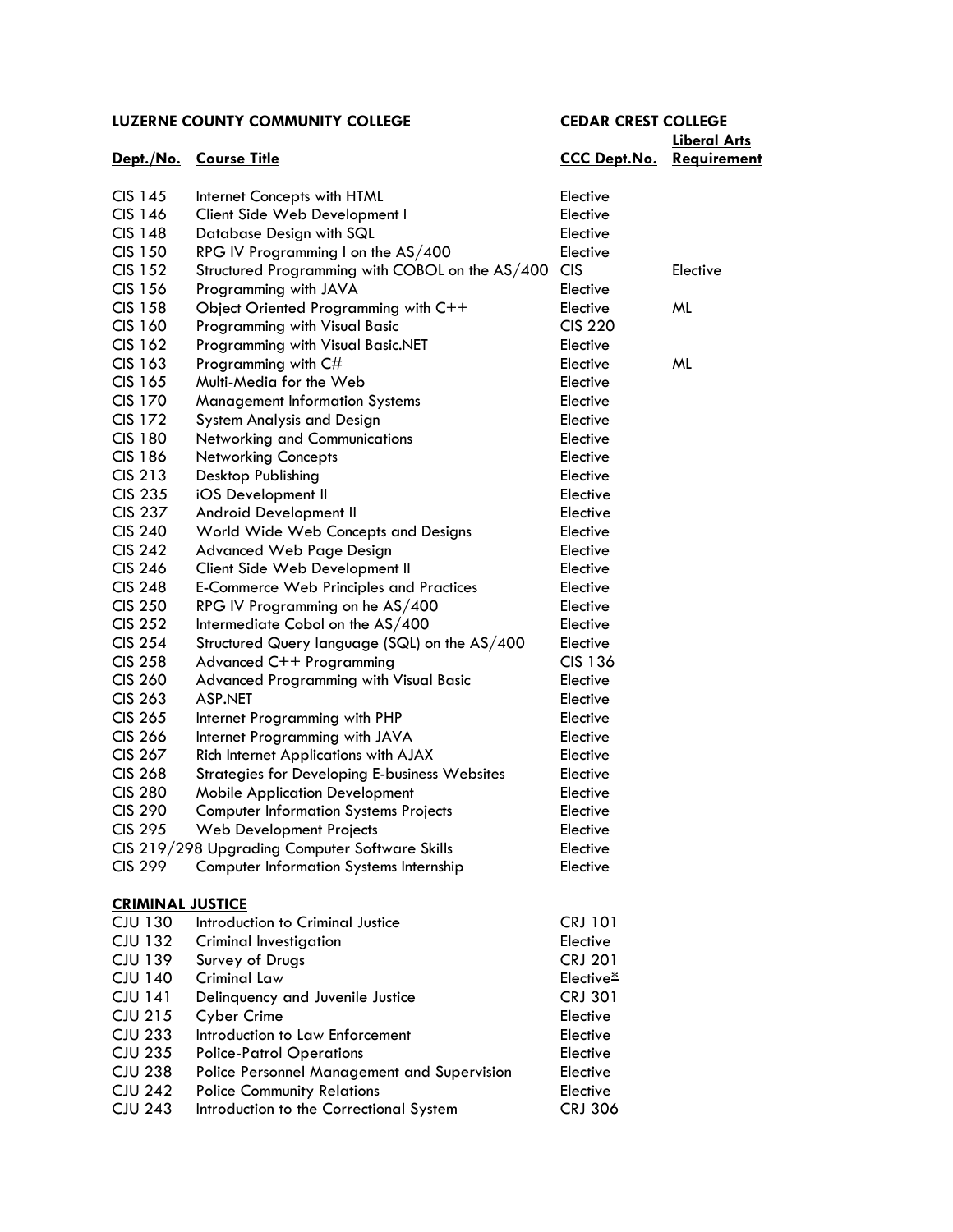|                      | <b>LUZERNE COUNTY COMMUNITY COLLEGE</b>       | <b>CEDAR CREST COLLEGE</b>      |                     |
|----------------------|-----------------------------------------------|---------------------------------|---------------------|
|                      |                                               |                                 | <b>Liberal Arts</b> |
|                      | Dept./No. Course Title                        | <b>CCC Dept.No. Requirement</b> |                     |
| <b>CJU 245</b>       | Crime & Criminology                           | <b>CRJ 106</b>                  |                     |
| <b>CJU 250</b>       | <b>Practicum in Criminal Justice</b>          | Elective                        |                     |
| <b>CJU 257</b>       | <b>Criminal Procedure</b>                     | Elective                        |                     |
| <b>CJU 259</b>       | Victimology                                   | Elective                        |                     |
| <b>CJU 260</b>       | Introduction to Security                      | Elective                        |                     |
|                      | <b>AUDIO/VIDEO COMMUNICATIONS</b>             |                                 |                     |
|                      | COM 101 Basic TV Production                   | <b>COM 225</b>                  |                     |
|                      | COM 102 Electronic Field Production           | Elective                        |                     |
| COM 104              | Introduction to Multimedia Technology         | Elective                        |                     |
|                      | COM 105 Writing for Audio, Video and the Web  | Elective                        |                     |
| COM 106              | Audio/Video Performance                       | Elective                        |                     |
| <b>COM 107</b>       | Introduction to Digital Design Tools          | Elective                        |                     |
| COM 111              | Copywriting for the Electronic Media          | Elective                        |                     |
| <b>COM 201</b>       | <b>Radio Production</b>                       | Elective                        |                     |
| <b>COM 202</b>       | Electronic News Gathering/Field Production    | Elective                        |                     |
| <b>COM 203</b>       | Electronic Journalism                         | <b>COM 252</b>                  |                     |
| <b>COM 204</b>       | Mass Media Management and Law                 | <b>COM 255</b>                  |                     |
| <b>COM 207</b>       | Professional Internship                       | Reviewed Individually           |                     |
| <b>COM 209</b>       | Special Project Workshop                      | Reviewed Individually           |                     |
| <b>COM 210</b>       | Special Projects Workshop                     | Reviewed Individually           |                     |
| <b>COM 214</b>       | Graphic Production for Digital Media          | Elective                        |                     |
| <b>COM 290</b>       | Portfolio                                     | Reviewed Individually           |                     |
|                      | <b>COS - MATHEMATICS</b>                      |                                 |                     |
| <b>COS 230</b>       | <b>Elementary Data Structures</b>             | Elective                        | ML                  |
|                      | <b>COMPUTER SYSTEMS TECHNOLOGY</b>            |                                 |                     |
| <b>CST 101</b>       | Introduction to Microcomputer Systems         | Elective                        |                     |
| <b>CST 103</b>       | PC Operating Systems Technology               | Elective                        |                     |
| <b>CST 105</b>       | Microcomputer Architecture/Multimedia Systems | Elective                        |                     |
| <b>CST 202</b>       | Microcomputer Maintenance                     | Elective                        |                     |
| <b>CST 215</b>       | <b>Data Communications</b>                    | Elective                        |                     |
| <b>CST 220</b>       | Network Security Issues                       | Elective                        |                     |
| <b>CST 221</b>       | <b>Personal Computer Security</b>             | Elective                        |                     |
| <b>CST 225</b>       | <b>Systems Networking</b>                     | Elective                        |                     |
| <b>CST 227</b>       | Linux/UNIX Operating System                   | Elective                        |                     |
| <b>CST 230</b>       | TCP/IP and Network Routers                    | Elective                        |                     |
| <b>CST 232</b>       | Forensics Analysis in a Windows Environment   | Elective                        |                     |
| <b>CULINARY ARTS</b> |                                               |                                 |                     |
| <b>CUL 100</b>       | Introduction to Culinary Arts                 | Elective                        |                     |
| <b>CUL 102</b>       | Pantry and Cold Food Production               | Elective                        |                     |
| <b>CUL 103</b>       | <b>Meat Analysis and Preparation</b>          | Elective                        |                     |
| <b>CUL 104</b>       | Principles of Vegetables, Starches and Fruits | Elective                        |                     |
| <b>CUL 105</b>       | Soup and Sauce Analysis/Production            | Elective                        |                     |
| <b>CUL 106</b>       | <b>Baking Techniques and Analysis</b>         | Elective                        |                     |

### CUL 110 Fish and Seafood Analysis and Production Elective

### **[DENTAL ASSISTING](http://www.luzerne.edu/academics/catalog2015/coursedesc2.jsp?code=DAS§ion=DENTAL%20ASSISTING)**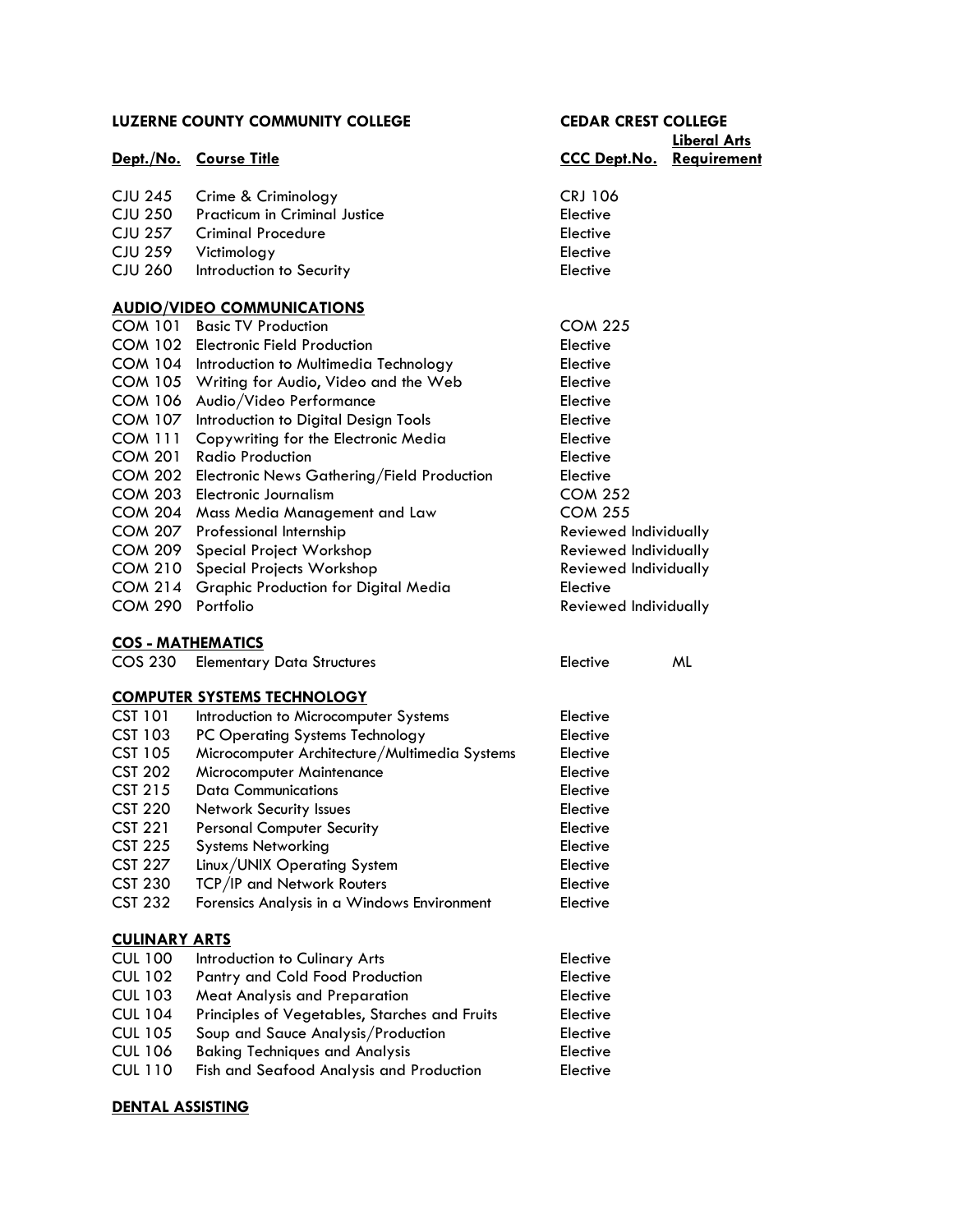**Liberal Arts Dept./No. Course Title CCC Dept.No. Requirement**

| <b>DAS 100</b> | Infection Control and Medical Emergencies             | Elective*             |
|----------------|-------------------------------------------------------|-----------------------|
| <b>DAS 101</b> | <b>Chairside Dental Assisting I</b>                   | Elective <sup>*</sup> |
| DAS 102        | <b>Dental Anatomy</b>                                 | Elective <sup>*</sup> |
| DAS 103        | <b>Dental Materials</b>                               | Elective <sup>*</sup> |
| DAS 104        | <b>Dental Specialties</b>                             | Elective <sup>*</sup> |
| <b>DAS 111</b> | <b>Chairside Dental Assisting II</b>                  | Elective <sup>*</sup> |
| DAS 112        | Dental Radiology                                      | Elective <sup>*</sup> |
| DAS 113        | <b>Dental Practice Management</b>                     | Elective <sup>*</sup> |
| DAS 114        | <b>Dental Assisting Clinical Practice</b>             | Elective <sup>*</sup> |
| DAS 289        | <b>Expanded Functions Dental Assistant Foundation</b> | Elective*             |
| <b>DAS 290</b> | Dental Assisting Expanded Functions I                 | Elective*             |
| DAS 291        | Dental Assisting Expanded Functions II                | Elective <sup>*</sup> |

\*Can be used as HLT elective for Health Science majors

### **[DENTAL HYGIENE](http://www.luzerne.edu/academics/catalog2015/coursedesc2.jsp?code=DHY§ion=DENTAL%20HYGIENE)**

| DHY 100        | <b>Fundamentals of Dental Hygiene</b>                   | Elective* |
|----------------|---------------------------------------------------------|-----------|
| <b>DHY 101</b> | Dental Hygiene Seminar I                                | Elective* |
| <b>DHY 102</b> | Dental Hygiene Clinic I                                 | Elective* |
| <b>DHY 103</b> | Oral Histology and Embryology                           | Elective* |
| <b>DHY 104</b> | Dental Anatomy                                          | Elective* |
| <b>DHY 105</b> | Dental Radiology                                        | Elective* |
| <b>DHY 111</b> | Dental Hygiene Seminar II                               | Elective* |
| DHY 112        | Dental Hygiene Clinic II                                | Elective* |
| DHY 113        | Periodontics I                                          | Elective* |
| <b>DHY 114</b> | <b>Dental Materials</b>                                 | Elective* |
| DHY 115        | Nutrition and Oral Health                               | Elective* |
| <b>DHY 122</b> | <b>Advanced Dental Hygiene Procedures</b>               | Elective* |
| <b>DHY 201</b> | Dental Hygiene Seminar III                              | Elective* |
| <b>DHY 202</b> | Dental Hygiene Clinic III                               | Elective* |
| <b>DHY 203</b> | <b>Dental Health Education</b>                          | Elective* |
| <b>DHY 204</b> | Dental Pharmacology                                     | Elective* |
| <b>DHY 205</b> | Oral Pathology                                          | Elective* |
| <b>DHY 206</b> | Periodontics II                                         | Elective* |
| <b>DHY 211</b> | Dental Hygiene Seminar IV                               | Elective* |
| <b>DHY 212</b> | Dental Hygiene Clinic IV                                | Elective* |
| <b>DHY 213</b> | <b>Community Dental Health</b>                          | Elective* |
|                | **Can be used as HLT elective for Health Science majors |           |

#### **[EARLY CHILDHOOD EDUCATION](http://www.luzerne.edu/academics/catalog2015/coursedesc2.jsp?code=ECE§ion=EARLY%20CHILDHOOD%20EDUCATION)**

| <b>ECE 100</b> | Introduction to Early Childhood Education          | <b>ECE 101</b> |
|----------------|----------------------------------------------------|----------------|
| <b>ECE 101</b> | <b>Infants and Toddlers</b>                        | Elective       |
| <b>ECE 201</b> | Music and Movement for Children                    | Elective       |
| <b>ECE 202</b> | <b>Artistic Development</b>                        | Elective       |
| <b>ECE 203</b> | Children's Literature: Foundation for Language and | Elective       |
|                | Literacy                                           |                |
| <b>ECE 204</b> | Children's Science and Math                        | Elective       |
| <b>ECE 205</b> | Health, Safety, and Nutrition                      | <b>EDU 340</b> |
| <b>ECE 207</b> | Child, Family, and Community                       | Elective       |
| <b>ECE 208</b> | Child Psychology                                   | <b>PSY 242</b> |
| <b>ECE 210</b> | <b>Children with Disabilities</b>                  | <b>SPE 242</b> |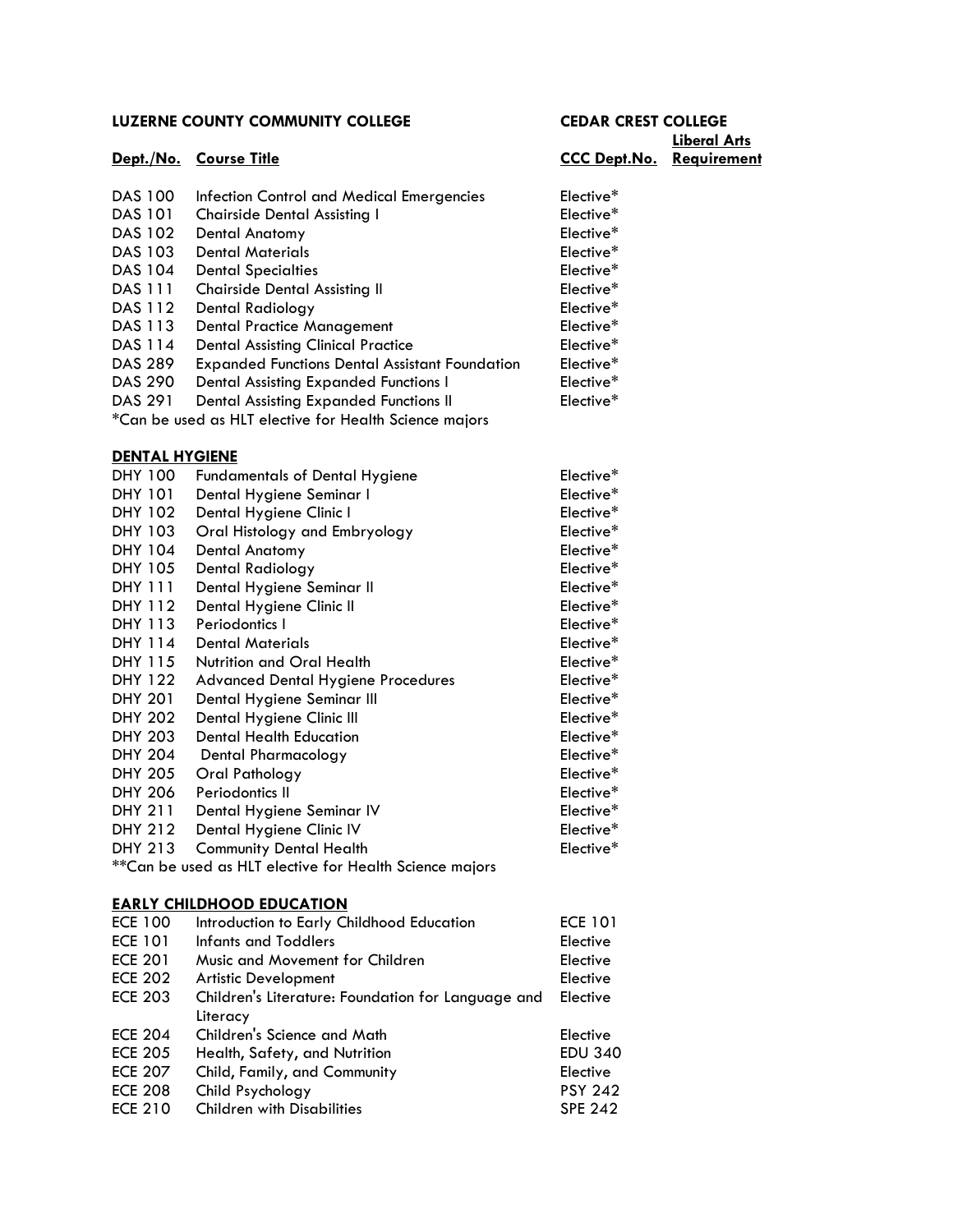# **Liberal Arts**

|                  | Dept./No. Course Title                                      | <b>CCC Dept.No. Requirement</b> |       |
|------------------|-------------------------------------------------------------|---------------------------------|-------|
| ECE 216          | Early Childhood Program Management                          | Elective                        |       |
| <b>ECE 220</b>   | Practicum I: Understanding the Role of Play in<br>Learning  | Elective                        |       |
| <b>ECE 221</b>   | Practicum II: Observation, Assessment, and<br>Recordkeeping | <b>ECE 301</b>                  |       |
| <b>ECEECR</b>    | <b>Early Childhood Regulations</b>                          | Elective                        |       |
| <b>ECONOMICS</b> |                                                             |                                 |       |
| <b>ECO 151</b>   | Principles of Economics I (Macro)                           | <b>ECO 101</b>                  |       |
| <b>ECO 152</b>   | Principles of Economics II (Micro)                          | <b>ECO 102</b>                  |       |
| <b>ECO 251</b>   | Money and Banking                                           | <b>ECO 304</b>                  |       |
| <b>EDUCATION</b> |                                                             |                                 |       |
| <b>EDU 150</b>   | Introduction to Education                                   | <b>EDU 100</b>                  |       |
| <b>EDU 151</b>   | <b>Educational Technology</b>                               | <b>EDU 207</b>                  |       |
| <b>EDU 251</b>   | Curriculum                                                  | Elective                        |       |
| <b>EDU 261</b>   | Teaching                                                    | Elective                        |       |
| EDU 271          | <b>Classroom Management</b>                                 | Elective                        |       |
|                  | <b>EMERGENCY MEDICAL SERVICES</b>                           |                                 |       |
| <b>EMS 101</b>   | <b>Emergency Medical Technician</b>                         | Elective*                       |       |
| <b>EMS 103</b>   | <b>Basic Pharmacology</b>                                   | Elective*                       |       |
| <b>EMS 201</b>   | Emergency Medical Technician Paramedic Part A               | Elective*                       |       |
| <b>EMS 202</b>   | Emergency Medical Technician Paramedic Part B               | Elective*                       |       |
| <b>EMS 203</b>   | Emergency Medical Technician Paramedic Part C               | Elective*                       |       |
| <b>EMS 204</b>   | <b>Emergency Medical Services Management</b>                | Elective*                       |       |
| <b>EMS 205</b>   | <b>Advanced Paramedic Practice</b>                          | Elective*                       |       |
| <b>EMS 207</b>   | Cardio-Pulmonary Resuscitation (C.P.R.)                     | Elective*                       |       |
| <b>EMS 209</b>   | <b>Emergency Vehicle Operations Class</b>                   | Elective*                       |       |
| <b>EMS 210</b>   | International Trauma Life Support (ITLS)                    | Elective*                       |       |
| <b>EMS 211</b>   | Advanced Cardiac Life Support (ACLS)                        | Elective*                       |       |
| <b>EMS 212</b>   | Pediatric Advanced Life Support                             | Elective*                       |       |
|                  | *Can be used as HLT elective for Health Science majors      |                                 |       |
| <u>ENGLISH</u>   |                                                             |                                 |       |
| <b>ENG 030</b>   | <b>Fundamentals of Writing</b>                              | <b>WRI 001</b>                  |       |
| <b>ENG 101</b>   | <b>English Composition I</b>                                | WRI 100                         | WRI 1 |
| <b>ENG 102</b>   | Advanced Composition: Contemporary Issues                   | Elective                        | WRI2  |
| <b>ENG 104</b>   | <b>Advanced Composition: Literature</b>                     | Elective                        | WRI2  |
| <b>ENG 120</b>   | <b>Critical Analysis of Literature</b>                      | Elective                        |       |
| <b>ENG 200</b>   | The English Language and Its Grammar                        | Elective                        |       |
| <b>ENG 221</b>   | Literature of the Western World I                           | <b>ENG 105</b>                  |       |
| <b>ENG 222</b>   | Literature of the Western World II                          | <b>ENT 245</b>                  |       |
| <b>ENG 223</b>   | American Literature I and                                   | <b>ENG 120</b>                  |       |
| <b>ENG 224</b>   | American Literature II                                      |                                 |       |
| <b>ENG 223</b>   | American Literature I                                       | Elective                        |       |
| <b>ENG 224</b>   | American Literature II                                      | Elective                        |       |
| <b>ENG 225</b>   | <b>British Literature I</b>                                 | <b>ENG 101</b>                  |       |
| <b>ENG 226</b>   | <b>British Literature II</b>                                | <b>ENG 102</b>                  |       |
| <b>ENG 227</b>   | Shakespeare                                                 | <b>ENG 311</b>                  |       |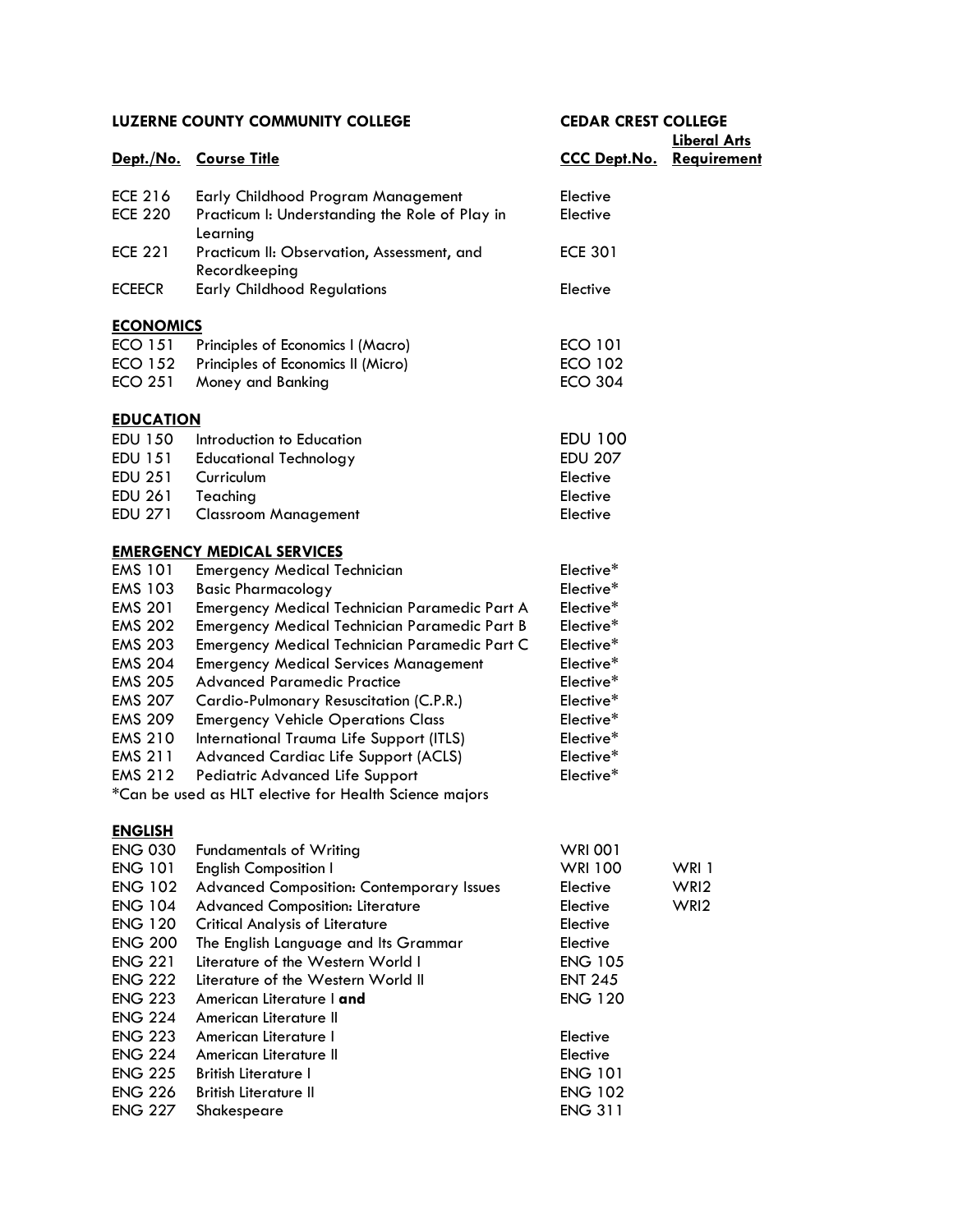| <b>LUZERNE COUNTY COMMUNITY COLLEGE</b> |                                                         |                                 | <b>CEDAR CREST COLLEGE</b> |  |
|-----------------------------------------|---------------------------------------------------------|---------------------------------|----------------------------|--|
| Dept./No. Course Title                  |                                                         | <b>CCC Dept.No. Requirement</b> | <b>Liberal Arts</b>        |  |
|                                         |                                                         |                                 |                            |  |
| <b>ENG 229</b>                          | The Short Story                                         | <b>ENG 242</b>                  |                            |  |
| <b>ENG 233</b>                          | Poetry                                                  | <b>ENG 243</b>                  |                            |  |
| <b>ENG 242</b>                          | Modern Drama                                            | <b>ENG 244</b>                  |                            |  |
| <b>ENG 251</b>                          | <b>Creative Writing</b>                                 | Elective                        | <b>ART</b>                 |  |
| <b>ENG 261</b>                          | <b>Technical Communications</b>                         | <b>BUA 300</b>                  | WRI <sub>2</sub>           |  |
| <b>FINANCE - BUSINESS</b>               |                                                         |                                 |                            |  |
| <b>FIN 101</b>                          | Introduction to Finance                                 | <b>BUA 250</b>                  |                            |  |
| <b>FIN 102</b>                          | Introduction to Financial Services                      | Elective                        |                            |  |
|                                         | <b>FRENCH - FOREIGN LANGUAGES</b>                       |                                 |                            |  |
| <b>FRE 101</b>                          | <b>Elementary French I</b>                              | <b>FRE 101</b>                  | GS                         |  |
| <b>FRE 102</b>                          | <b>Elementary French II</b>                             | <b>FRE 102</b>                  | <b>GS</b>                  |  |
| <b>FRE 201</b>                          | Intermediate French I                                   | <b>FRE 201</b>                  | <b>GS</b>                  |  |
| <b>FRE 202</b>                          | Intermediate French II                                  | <b>FRE 202</b>                  | GS                         |  |
|                                         | <b>FIRST YEAR EXPERIENCE</b>                            |                                 |                            |  |
| <b>FYE 101</b>                          | <b>First Year Experience</b>                            | Elective                        |                            |  |
| <b>FYE 103</b>                          | <b>First Year Experience Enhanced</b>                   | Elective                        |                            |  |
| <b>GEOGRAPHY</b>                        |                                                         |                                 |                            |  |
|                                         | GEO 111 World Physical Geography                        | Elective                        | SCI                        |  |
|                                         | GEO 112 World Cultural Geography                        | Elective                        | SCI                        |  |
|                                         | <b>HEALTH CARE MANAGEMENT</b>                           | See Business                    |                            |  |
|                                         | <b>HEALTH INFORMATION MANAGEMENT</b>                    |                                 |                            |  |
| <b>HIM 120</b>                          | <b>Medical Terminology</b>                              | Elective*                       |                            |  |
| <b>HIM 133</b>                          | <b>Medical Office Procedures I</b>                      | Elective                        |                            |  |
| <b>HIM 225</b>                          | Reimbursement Methodologies                             | Elective                        |                            |  |
| <b>HIM 228</b>                          | Healthcare Data Content and Delivery Systems            | Elective*                       |                            |  |
| <b>HIM 233</b>                          | <b>Medical Office Procedures II</b>                     | Elective                        |                            |  |
| <b>HIM 234</b>                          | <b>Medical Transcription I</b>                          | Elective                        |                            |  |
| <b>HIM 235</b>                          | <b>Medical Transcription II</b>                         | Elective                        |                            |  |
| <b>HIM 238</b>                          | <b>CPT Coding Insurance Billing</b>                     | Elective                        |                            |  |
| <b>HIM 239</b>                          | ICD-CM/PCS Coding                                       | Elective                        |                            |  |
| <b>HIM 240</b>                          | Advanced ICD-CM & CPT Coding                            | Elective                        |                            |  |
| <b>HIM 290</b>                          | <b>Medical Certification Review</b>                     | Elective                        |                            |  |
| <b>HIM 299</b>                          | Healthcare Internship                                   | <b>HLT 270</b>                  |                            |  |
|                                         | *Can be used as HLT elective for Health Science majors. |                                 |                            |  |
| <b>HISTORY</b>                          |                                                         |                                 |                            |  |
| <b>HIS 101</b>                          | <b>Western Civilization I</b>                           | <b>HIS 107</b>                  | <b>HUM</b>                 |  |
| <b>HIS 102</b>                          | <b>Western Civilization II</b>                          | <b>HIS 108</b>                  | <b>HUM</b>                 |  |
| <b>HIS 110</b>                          | Introduction to African-American History                | Elective                        | <b>HUM</b>                 |  |
| <b>HIS 201</b>                          | American History to 1865                                | <b>HIS 121</b>                  | <b>HUM</b>                 |  |
| <b>HIS 202</b>                          | American History Since 1865                             | <b>HIS 122</b>                  | <b>HUM</b>                 |  |
| <b>HIS 205</b>                          | American Civil War                                      | <b>HIS 223</b>                  | <b>HUM</b>                 |  |
| <b>HIS 238</b>                          | World War II                                            | Elective                        | GS                         |  |
| <b>HIS 240</b>                          | The Holocaust                                           | Elective                        | <b>HUM</b>                 |  |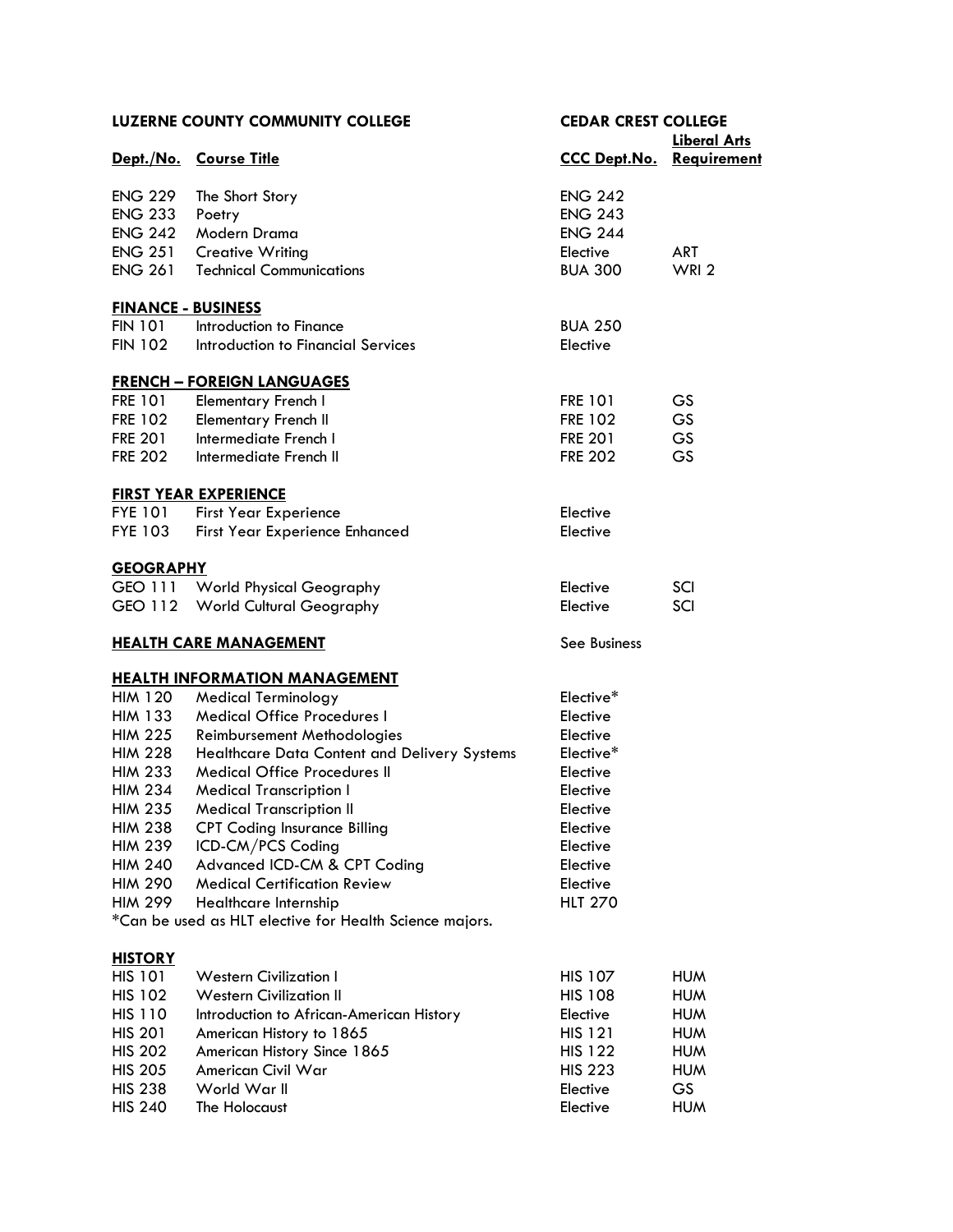| <b>LUZERNE COUNTY COMMUNITY COLLEGE</b> |                                                   | <b>CEDAR CREST COLLEGE</b> |                      |  |
|-----------------------------------------|---------------------------------------------------|----------------------------|----------------------|--|
|                                         |                                                   |                            | <u> Liberal Arts</u> |  |
| <u>Dept./No.</u>                        | <u>Course Title</u>                               | <b>CCC Dept.No.</b>        | Requirement          |  |
| <b>HIS 245</b>                          | The Ancient Regime and French Revolution          | <b>ELECTIVE</b>            | <b>HUM</b>           |  |
| <b>HIS 250</b>                          | <b>American Civil Rights Movements</b>            | <b>HIS 232</b>             |                      |  |
| <b>HIS 252</b>                          | Women in American History                         | <b>ELECTIVE</b>            | <b>HUM</b>           |  |
| <b>HIS 258</b>                          | Introduction to Asian History                     | Elective                   | GS.                  |  |
| <b>HIS 259</b>                          | Vietnam                                           | Elective                   | <b>GS</b>            |  |
| <b>HIS 260</b>                          | The Korean War                                    | Elective                   | GS.                  |  |
| <b>HUMAN SERVICES</b>                   |                                                   |                            |                      |  |
| <b>HMS 101</b>                          | Introduction to Human Services and                | <b>SWK 201</b>             |                      |  |
| <b>HMS 102</b>                          | Interviewing and Counseling Skills and            |                            |                      |  |
| <b>HMS 201</b>                          | <b>Case Management</b>                            |                            |                      |  |
| <b>HMS 204</b>                          | Ethics and Cultural Competency for the Helping    | Elective                   |                      |  |
| <b>HMS 205</b>                          | Social Policy for the Helping Profession          | Elective                   |                      |  |
| <b>HMS 206</b>                          | Group Process                                     | Elective                   |                      |  |
| <b>HMS 207</b>                          | Psychiatric Disorders in Children and Adolescents | Elective                   |                      |  |
| <b>HMS 210</b>                          | Human Service Management Module                   | Elective                   |                      |  |
| <b>HMS 220</b>                          | Field Work in Human Services I                    | Elective                   |                      |  |
| <b>HMS 221</b>                          | Field Work in Human Services II                   | Elective                   |                      |  |
| <b>HMS 222</b>                          | Substance Abuse Counseling                        | Elective                   |                      |  |

#### **[HEALTH, PHYSICAL EDUCATION, AND MOVEMENT SCIENCES](http://www.luzerne.edu/academics/catalog2015/coursedesc2.jsp?code=HPE§ion=HEALTH,%20PHYSICAL%20EDUCATION%20AND%20MOVEMENT%20SCIENCES)** A maximum of 4 credits will transfer except for those listed below.

| <b>HPE 128</b> | Introduction to Exercise Physiology                          | Elective*                                  |
|----------------|--------------------------------------------------------------|--------------------------------------------|
| <b>HPE 130</b> | <b>Nutrition and Wellness</b>                                | Elective***                                |
| <b>HPE 151</b> | Planning and Organization for Physical Education             | Elective <sup>*</sup>                      |
| <b>HPE 152</b> | Introduction to Physical Education                           | Elective*                                  |
| <b>HPE 153</b> | <b>Elementary School Physical Education</b>                  | Elective*                                  |
| <b>HPE 154</b> | Safety and First Aid                                         | Elective**                                 |
| <b>HPE 155</b> | <b>Personal Health</b>                                       | Elective**                                 |
| <b>HPE 165</b> | Physical Education for Young Children                        | Elective*                                  |
| <b>HPE 220</b> | Voices in Sport and Society                                  | Elective*                                  |
| <b>HPE 244</b> | Coaching of Sport                                            | Elective <sup>*</sup>                      |
| <b>HPE 246</b> | Officiation of Sport                                         | Elective*                                  |
| <b>HPE 248</b> | <b>Human Sexuality</b>                                       | Elective**                                 |
| <b>HPE 263</b> | Introduction to Nutrition                                    | Elective*** (Will be reviewed for NTR      |
|                |                                                              | requirement for Nursing and Health Science |
|                |                                                              | majors)                                    |
|                | *Can be used as EXS Elective for Exercise Science major only |                                            |
|                |                                                              |                                            |

\*\*Can be used as HLT Elective for Health Science majors \*\*\*Can be used as an NTR Elective for Nutrition minor only

#### **[HOSPITALITY BUSINESS MANAGEMENT](http://www.luzerne.edu/academics/catalog2015/coursedesc2.jsp?code=HRM§ion=HOSPITALITY%20BUSINESS%20MANAGEMENT)**

| HRM 101 Fundamentals of Food                 | Elective       |
|----------------------------------------------|----------------|
| HRM 105 Food Sanitation and Safety           | Elective       |
| HRM 109 Nutrition and Menu Planning          | Elective       |
| HRM 110 Human Resources Management           | <b>BUA 220</b> |
| HRM 122 Food Purchasing                      | Elective       |
| HRM 126 Quantity Food Preparation            | Elective       |
| HRM 130 Hotel and Restaurant Operations      | Elective       |
| HRM 132 Property Management and Housekeeping | Elective       |
|                                              |                |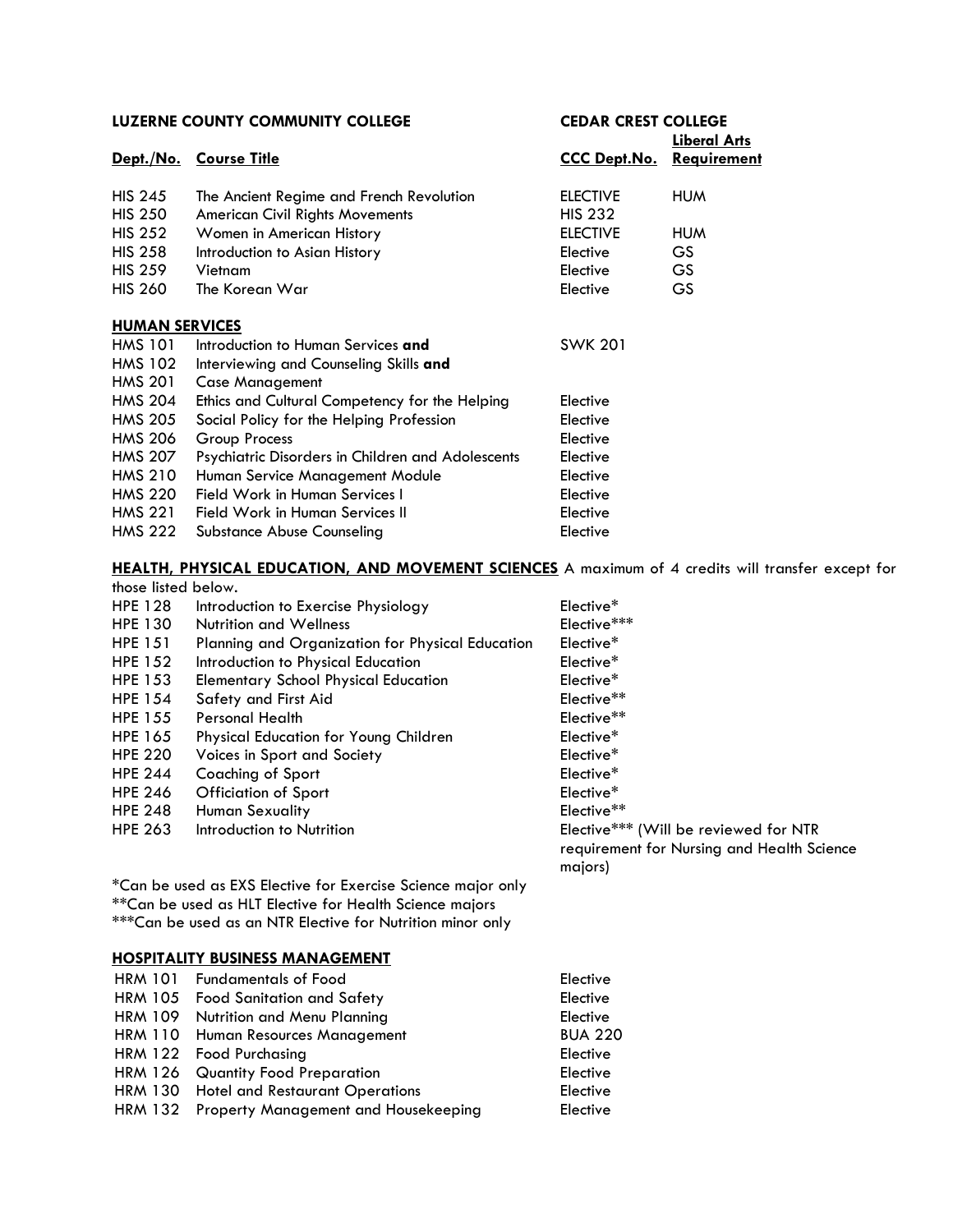|                        |                                               |                              | <b>Liberal Arts</b> |
|------------------------|-----------------------------------------------|------------------------------|---------------------|
|                        | Dept./No. Course Title                        | <b>CCC Dept.No.</b>          | <b>Requirement</b>  |
|                        |                                               |                              |                     |
| <b>HRM 134</b>         | Management in the Hospitality Industry        | Elective                     |                     |
| <b>HRM 140</b>         | <b>Professional Food Service</b>              | Elective                     |                     |
| <b>HRM 211</b>         | Layout of Food Service Equipment              | Elective                     |                     |
| <b>HRM 212</b>         | Hospitality Law                               | Elective                     |                     |
| <b>HRM 213</b>         | <b>Beverage Operations</b>                    | Elective                     |                     |
| <b>HRM 215</b>         | Marketing for the Hospitality Industry        | Elective                     |                     |
| <b>HRM 217</b>         | <b>Meat Analysis</b>                          | Elective                     |                     |
| <b>HRM 218</b>         | <b>Resort Operations</b>                      | Elective                     |                     |
| <b>HRM 228</b>         | Managerial Financial Analysis and Planning    | Elective                     |                     |
| <b>HRM 232</b>         | Meeting and Convention Planning               | Elective                     |                     |
| <b>HORTICULTURE</b>    |                                               |                              |                     |
| <b>HRT 101</b>         | <b>Fundamentals of Horticulture</b>           | Elective                     |                     |
| <b>HRT 102</b>         | <b>Horticultural Soils</b>                    | Elective                     |                     |
| <b>HRT 104</b>         | <b>Herbaceous Plants</b>                      | Elective                     |                     |
| <b>HRT 105</b>         | Woody Plants II                               | Elective                     |                     |
| <b>HRT 107</b>         | Greenhouse Production I                       | Elective                     |                     |
| <b>HRT 113</b>         | <b>Plant Propagation</b>                      | Elective                     |                     |
| <b>HRT 115</b>         | <b>Plant Insects and Diseases</b>             | Elective                     |                     |
| <b>HRT 201</b>         | Greenhouse Production II                      | Elective                     |                     |
|                        |                                               |                              |                     |
| <b>INTERIOR DESIGN</b> |                                               |                              |                     |
| <b>INT 120</b>         | Materials & Methods for Interior Design       | Elective                     |                     |
| <b>INT 135</b>         | Introduction to Interior Design               | Elective                     |                     |
| <b>INT 225</b>         | Interior Design Studio I                      | Elective                     |                     |
| <b>INT 230</b>         | Interior Design Studio II                     | Elective                     |                     |
| <b>INT 290</b>         | Interior Design Practicum                     | Elective                     |                     |
|                        | JOURNALISM AND MEDIA WRITING                  |                              |                     |
| <b>JOR 100</b>         | Introduction to Mass Communications           | <b>COM 112</b>               | SS                  |
| <b>JOR 101</b>         | Introduction to Journalism and News Reporting | <b>COM 150</b>               | WRI <sub>2</sub>    |
| <b>JOR 102</b>         | <b>Advanced News Reporting</b>                | Elective                     |                     |
| <b>JOR 103</b>         | Feature Writing                               | Elective                     |                     |
| <b>JOR 200</b>         | Professional Internship                       | <b>Individually Reviewed</b> |                     |
| <b>JOR 201</b>         | Copy Editing and Make-up                      | Elective                     |                     |
| <b>JOR 202</b>         | Advertising                                   | Elective                     |                     |
| <b>JOR 209</b>         | Special Projects Workshop                     | <b>Individually Reviewed</b> |                     |
| <b>JOR 211</b>         | Introduction to Public Relations              | <b>COM 216</b>               | SS                  |
|                        |                                               |                              |                     |
| <b>MATHEMATICS</b>     |                                               |                              |                     |
| <b>MAT 101</b>         | <b>Survey of Mathematics</b>                  | Elective                     | ML                  |
| MAT 104                | Mathematics for the Hospitality Industry      | Elective                     |                     |
| MAT 105                | Intermediate Algebra                          | Elective                     | ML                  |
| MAT 106                | <b>Survey of Statistical Mathematics</b>      | Elective                     |                     |
| MAT 107                | <b>Basic Statistics</b>                       | <b>MAT 110</b>               |                     |
| MAT 109                | Mathematics for Elementary Teachers I         | Elective                     |                     |
| MAT 110                | Mathematics for Elementary Teachers II        | <b>MAT 202</b>               |                     |
| <b>MAT 111</b>         | <b>Technical Mathematics I</b>                | Elective                     |                     |
| <b>MAT 112</b>         | <b>Technical Mathematics II</b>               | Elective                     |                     |
| <b>MAT 121</b>         | College Algebra                               | Elective                     | ML                  |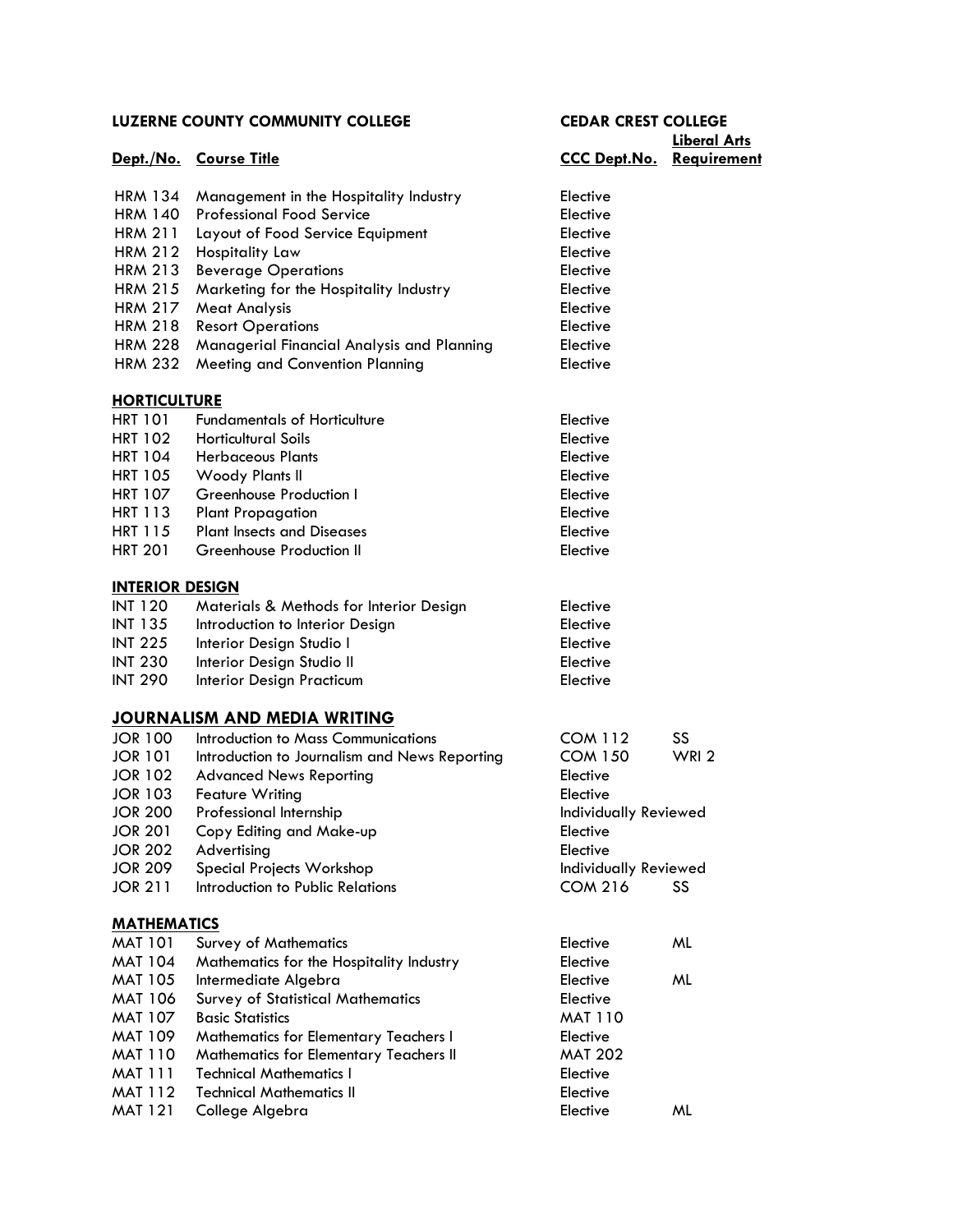|                     | <b>LUZERNE COUNTY COMMUNITY COLLEGE</b>                   | <b>CEDAR CREST COLLEGE</b>      |                     |     |
|---------------------|-----------------------------------------------------------|---------------------------------|---------------------|-----|
|                     |                                                           |                                 | <b>Liberal Arts</b> |     |
|                     | Dept./No. Course Title                                    | <b>CCC Dept.No. Requirement</b> |                     |     |
| MAT 122             | Plane Trigonometry or                                     | <b>MAT 140</b>                  |                     |     |
| <b>MAT 125</b>      | <b>Pre Calculus</b>                                       |                                 |                     |     |
| MAT 140             | Calculus for Business and the Social Science              | Elective                        | ML                  |     |
| MAT 151             | <b>Analytic Geometry &amp; Calculus I</b>                 | <b>MAT 141</b>                  |                     |     |
| <b>MAT 240</b>      | Intro to Abstract Mathematics                             | Elective                        | ML                  |     |
| <b>MAT 251</b>      | Analytic Geometry & Calculus II                           | <b>MAT 142</b>                  |                     |     |
| <b>MAT 252</b>      | Analytic Geometry & Calculus III                          | <b>MAT 211</b>                  |                     |     |
| <b>MAT 260</b>      | <b>Discrete Mathematics</b>                               | <b>MAT 224</b>                  |                     |     |
| <b>MAT 275</b>      | Linear Algebra                                            | <b>MAT 311</b>                  |                     |     |
| MAT 279             | <b>Differential Equations</b>                             | <b>MAT 313</b>                  |                     |     |
| <b>MAT 299</b>      | <b>Special Topics</b>                                     | Elective                        | ML                  |     |
|                     | <b>MUSIC RECORDING TECHNOLOGY</b>                         |                                 |                     |     |
| MRT 110             | <b>Basic Music Recording</b>                              | Elective                        |                     |     |
| <b>MRT 220</b>      | <b>Advanced Music Recording</b>                           | Elective                        |                     |     |
| MRT 221             | <b>Music Management</b>                                   | Elective                        |                     |     |
| <b>MRT 222</b>      | Digital Audio Editing                                     | Elective                        |                     |     |
| MRT 228             | Music Recording Workshop                                  | Reviewed Individually           |                     |     |
| MRT 229             | Music Recording Internship                                | Reviewed Individually           |                     |     |
|                     | <b>MUSIC - FINE ARTS AND MUSIC</b>                        |                                 |                     |     |
| MUS 150             | <b>Music Appreciation</b>                                 | Elective                        | <b>ART</b>          |     |
| <b>MUS 170</b>      | Introduction to Music Theory and Composition              | Elective                        | <b>ART</b>          |     |
| <u>NURSING</u>      | Reviewed Individually                                     |                                 |                     |     |
| <b>PARAEDUCATOR</b> |                                                           |                                 |                     |     |
| PAR 100             | The Paraeducator                                          | Elective                        |                     |     |
| <b>PAR 221</b>      | Observation for Remediation and Assessment in             | Elective                        |                     |     |
|                     | <b>Literacy and Mathematics</b>                           |                                 |                     |     |
|                     | <b>PASTRY ARTS MANAGEMENT</b>                             |                                 |                     |     |
| PAS 101             | Introduction to Pastry Arts/Breads                        | Elective                        |                     |     |
| <b>PAS 102</b>      | The Art of Pastry                                         | Elective                        |                     |     |
| <b>PAS 103</b>      | <b>Basic Cakes and Cake Decorations</b>                   | Elective                        |                     |     |
| <b>PAS 104</b>      | Plated Desserts, Creams, Puddings, Dessert Sauces         | Elective                        |                     |     |
| <b>PAS 105</b>      | <b>Tortes and Specialty Cakes</b>                         | Elective                        |                     |     |
| <b>PAS 106</b>      | <b>Chocolates and Decorative Baking</b>                   | Elective                        |                     |     |
| <b>PHILOSOPHY</b>   |                                                           |                                 |                     |     |
| <b>PHI 150</b>      | Introduction to Philosophy                                | Elective                        |                     |     |
| PHI 151             | Introduction to Ethics                                    | <b>PHI 220</b>                  | <b>HUM</b>          |     |
| PHI 152             | Life, Death, and Dying                                    | <b>REL 220</b>                  |                     |     |
| <b>PHYSICS</b>      |                                                           |                                 |                     |     |
| <b>PHY 101</b>      | Introduction to Physical Science I                        | Elective                        | SCI                 |     |
| <b>PHY 102</b>      | Earth-Space Science (Introduction to Physical Science II) |                                 | Elective            | SCI |
| <b>PHY 103</b>      | Physics for the Trade Technologies                        | Elective                        |                     |     |
| <b>PHY 110</b>      | Introduction to Physical Geology                          | GSC 101 (Lecture only)          |                     |     |
| <b>PHY 111</b>      | Descriptive Astronomy                                     | GSC 103 (Lecture only)          |                     |     |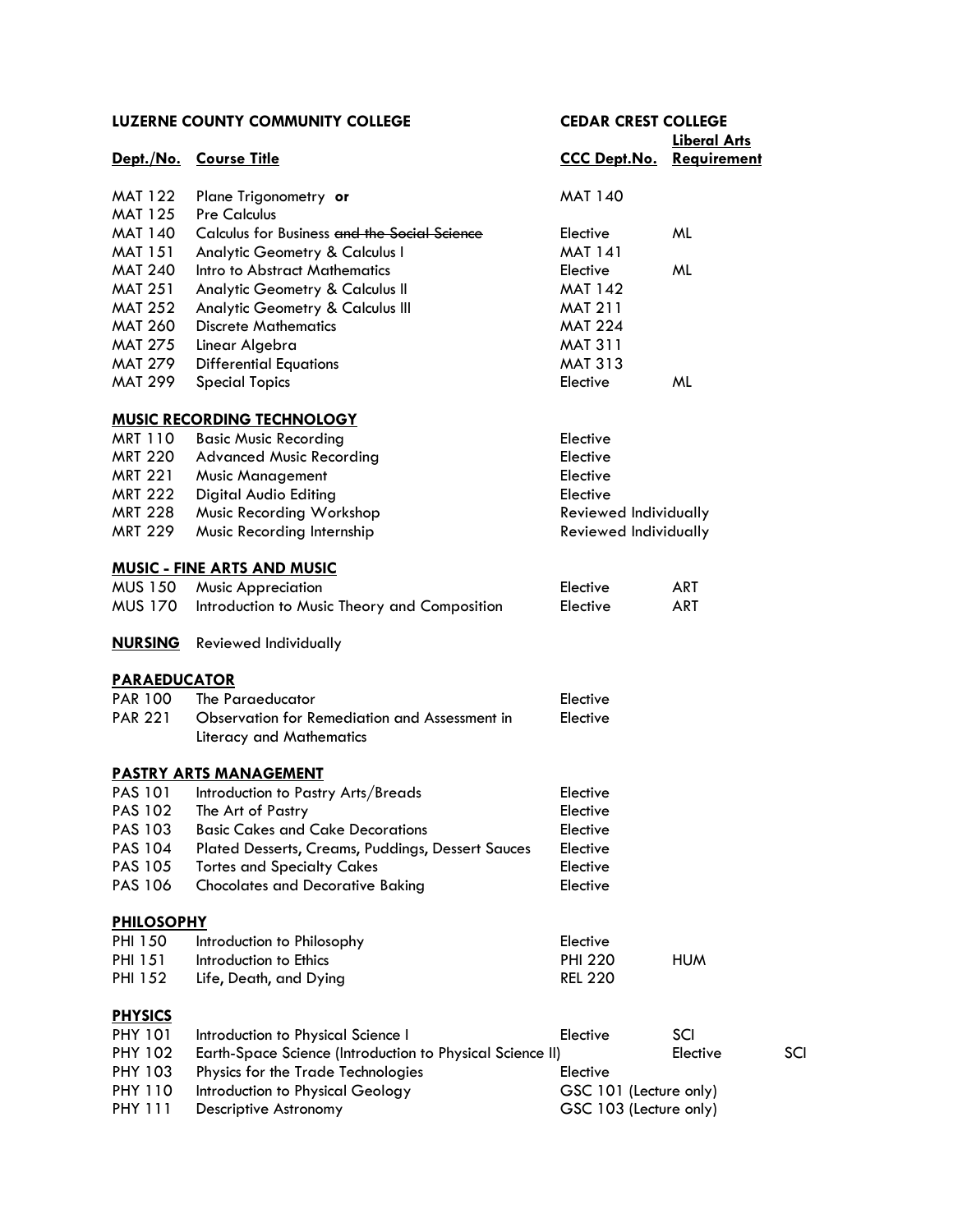| LUZERNE COUNTY COMMUNITY COLLEGE |                                                          | <b>CEDAR CREST COLLEGE</b>      |                                            |  |
|----------------------------------|----------------------------------------------------------|---------------------------------|--------------------------------------------|--|
|                                  |                                                          |                                 | <b>Liberal Arts</b>                        |  |
|                                  | Dept./No. Course Title                                   | <b>CCC Dept.No. Requirement</b> |                                            |  |
| <b>PHY 112</b>                   | <b>Basic Meteorology, Weather and Climate</b>            | GSC 102 (Lecture only)          |                                            |  |
| <b>PHY 121</b>                   | <b>Technical Physics</b>                                 | Elective                        | SCI                                        |  |
| <b>PHY 123</b>                   | Technical Physics I or                                   | <b>PHY 101</b>                  | SCI                                        |  |
| <b>PHY 131</b>                   | General Physics I                                        |                                 |                                            |  |
| <b>PHY 124</b>                   | Technical Physics II or                                  | <b>PHY 102</b>                  | SCI                                        |  |
| <b>PHY 132</b>                   | <b>General Physics II</b>                                |                                 |                                            |  |
| <b>PHY 151</b>                   | <b>Calculus-Based Physics I</b>                          | <b>PHY 101</b>                  | SCI                                        |  |
| <b>PHY 152</b>                   | <b>Calculus-Based Physics II</b>                         | <b>PHY 102</b>                  | SCI                                        |  |
| <b>POLITICAL SCIENCE</b>         |                                                          |                                 |                                            |  |
| POS 101                          | <b>American Government</b>                               | <b>PSC 110</b>                  |                                            |  |
| POS 212                          | <b>State &amp; Local Government</b>                      | Elective                        |                                            |  |
| POS 213                          | World Affairs and You                                    | Elective                        |                                            |  |
| POS 214                          | The Constitution                                         | Elective                        |                                            |  |
| <b>PSYCHOLOGY</b>                |                                                          |                                 |                                            |  |
| <b>PSY 102</b>                   | Psychology: The Person and The Workplace                 | Elective                        |                                            |  |
| <b>PSY 103</b>                   | General Psychology                                       | <b>PSY 100</b>                  |                                            |  |
| <b>PSY 200</b>                   | <b>Research Methods for the Social Sciences</b>          | PSY 211 or                      |                                            |  |
|                                  |                                                          | PSY 213 and SPS 170             |                                            |  |
| PSY 204/<br><b>CHD 208</b>       | Child Psychology                                         | <b>PSY 242</b>                  |                                            |  |
| <b>PSY 210</b>                   | <b>Educational Psychology</b>                            |                                 | PSY 102/EDU 200(for education majors only) |  |
| <b>PSY 213</b>                   | Abnormal Psychology                                      | <b>PSY 309</b>                  |                                            |  |
| <b>PSY 217</b>                   | Developmental Psychology                                 | <b>PSY 210</b>                  |                                            |  |
| <b>PSY 290</b>                   | Professional Development for Psychology                  | Elective                        |                                            |  |
|                                  | <b>RESPIRATORY THERAPY</b>                               |                                 |                                            |  |
| RTT 105                          | Orientation to Respiratory Therapy                       | Elective                        |                                            |  |
| RTT 111                          | Fundamentals of Respiratory Therapy I                    | Elective                        |                                            |  |
| RTT 112                          | Fundamentals of Respiratory Therapy II                   | Elective                        |                                            |  |
| RTT 121                          | Applications and Procedures of Respiratory<br>Therapy I  | Elective                        |                                            |  |
| RTT 131                          | Clinical Practicum I                                     | Elective                        |                                            |  |
| RTT 150                          | <b>Respiratory Therapy Pharmacology</b>                  | Elective                        |                                            |  |
| <b>RTT 222</b>                   | Applications and Procedures of Respiratory<br>Therapy II | Elective                        |                                            |  |
| <b>RTT 225</b>                   | <b>Pulmonary Function</b>                                | Elective                        |                                            |  |
| <b>RTT 226</b>                   | Neonatal and Pediatric Respiratory Care                  | Elective                        |                                            |  |
| <b>RTT 232</b>                   | <b>Clinical Practicum II</b>                             | Elective                        |                                            |  |
|                                  | <b>SUSTAINABLE ENERGY</b>                                |                                 |                                            |  |
| SET 101                          | Sustainable Energy Sources                               | Elective                        | SCI                                        |  |
| <b>SOCIOLOGY</b>                 |                                                          |                                 |                                            |  |
| SOC 101                          | Principles of Sociology                                  | SOC 100                         | SS                                         |  |
| SOC 103                          | Introduction to Women's Studies                          | Elective                        |                                            |  |
| SOC 110                          | <b>Issues in American Diversity</b>                      | Elective                        |                                            |  |
| SOC 215                          | Principles of Sociology                                  | SOC 100                         |                                            |  |
| SOC 216                          | <b>Contemporary Social Issues</b>                        | Elective                        |                                            |  |
|                                  |                                                          |                                 |                                            |  |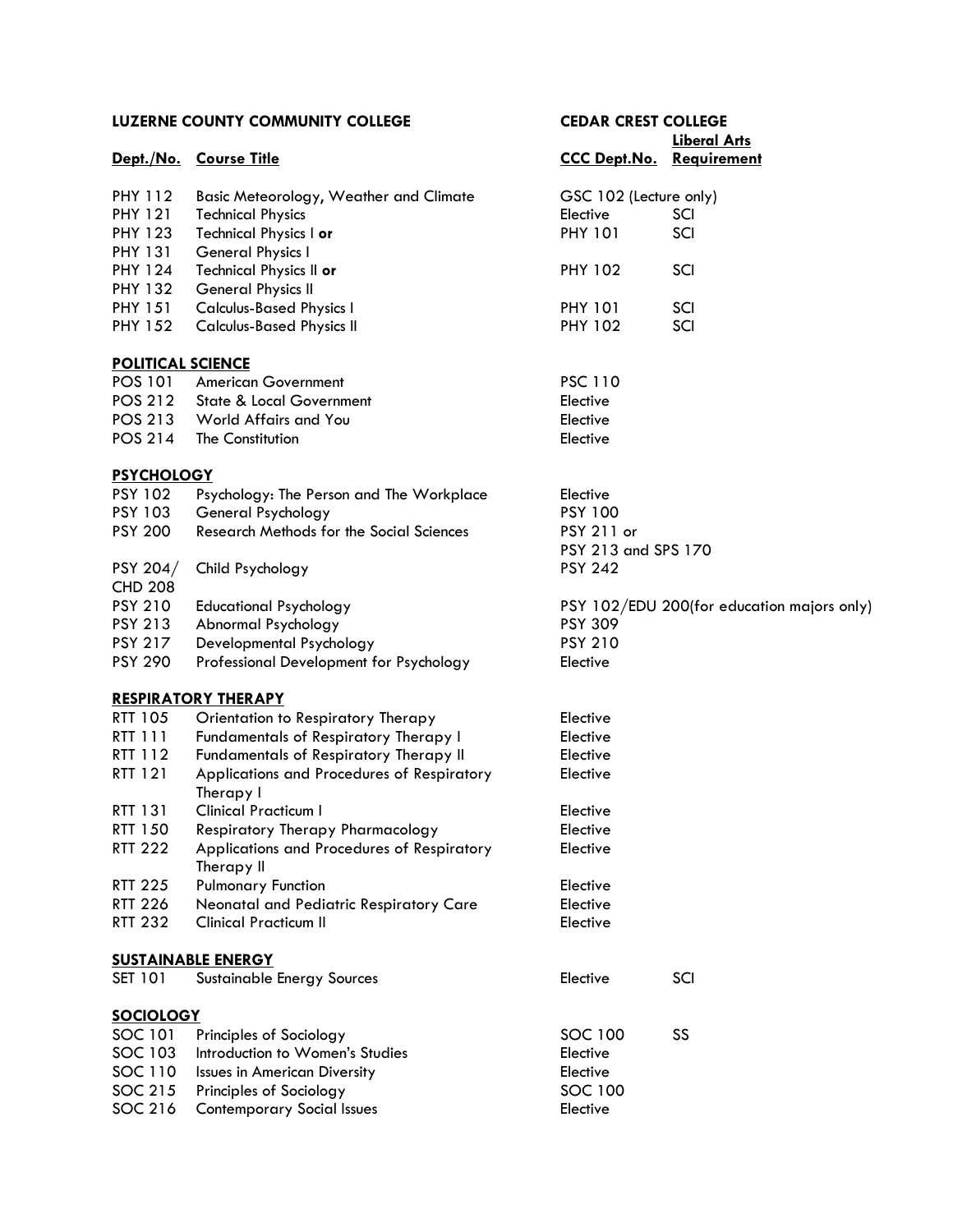| LUZERNE COUNTY COMMUNITY COLLEGE |                                                                                         | <b>CEDAR CREST COLLEGE</b><br><b>Liberal Arts</b> |            |
|----------------------------------|-----------------------------------------------------------------------------------------|---------------------------------------------------|------------|
|                                  | Dept./No. Course Title                                                                  | <b>CCC Dept.No. Requirement</b>                   |            |
| SOC 217                          | The Family                                                                              | SOC/SWK 321                                       |            |
| SOC 218                          | <b>Cultural Anthropology</b>                                                            | <b>ANT 100</b>                                    |            |
| SOC 219                          | Introduction to Gerontology                                                             | <b>SWK 243</b>                                    |            |
| <b>SOC 299</b>                   | Honors Colloquia                                                                        | Elective                                          |            |
|                                  | <b>SPANISH - FOREIGN LANGUAGES</b>                                                      |                                                   |            |
| <b>SPA 101</b>                   | <b>Elementary Spanish I</b>                                                             | SPA 101                                           | <b>GS</b>  |
| SPA 102                          | Elementary Spanish II                                                                   | SPA 102                                           | <b>GS</b>  |
| <b>SPA 201</b>                   | Intermediate Spanish I                                                                  | SPA 201                                           | <b>GS</b>  |
| <b>SPA 202</b>                   | Intermediate Spanish II                                                                 | <b>SPA 202</b>                                    | <b>GS</b>  |
| <b>SPEECH</b>                    |                                                                                         |                                                   |            |
| <b>SPE 125</b>                   | <b>Fundamentals of Speech</b>                                                           | <b>THS 105</b><br><b>THS 109</b>                  | <b>ART</b> |
| <b>SPE 150</b><br><b>SPE 200</b> | Oral Interpretation                                                                     |                                                   |            |
| <b>SPE 210</b>                   | Group Discussion                                                                        | Elective<br><b>CST 280</b>                        |            |
| <b>SPE 226</b>                   | Introduction to Interpersonal Communication                                             | Elective                                          |            |
|                                  | <b>Advanced Speech</b>                                                                  |                                                   |            |
| <b>SOCIAL SCIENCE</b>            |                                                                                         |                                                   |            |
| SSC 103                          | Introduction to Women's Studies                                                         | Elective                                          |            |
| <b>SSC 111</b>                   | Life Skills                                                                             | Elective                                          |            |
|                                  | <b>SURGICAL TECHNOLOGY</b>                                                              |                                                   |            |
| <b>SUR 102</b>                   | <b>Basic Surgical Interventions</b>                                                     | Elective                                          |            |
| <b>SUR 103</b>                   | <b>Complex Surgical Interventions</b>                                                   | Elective*                                         |            |
| <b>SUR 104</b>                   | Advanced Topics for Surgical Technology                                                 | Elective                                          |            |
| <b>SUR 105</b>                   | Surgical Pathology                                                                      | Elective*                                         |            |
| <b>SUR 106</b>                   | Pharmacology for Surgical Technology                                                    | Elective*                                         |            |
| <b>SUR 107</b>                   | Applied Microbiology/Infection Control Practices and Elective*<br>Procedures for Health |                                                   |            |
|                                  | *Can be used as HLT elective for Health Science majors.                                 |                                                   |            |
| <b>THEATRE</b>                   |                                                                                         |                                                   |            |
| <b>THR 100</b>                   | <b>Theatre Appreciation</b>                                                             | Elective                                          | ART        |
| <b>THR 101</b>                   | Acting I                                                                                | <b>THS 201</b>                                    | ART        |
| <b>THR 103</b>                   | <b>Fundamentals of Stagecraft</b>                                                       | <b>THS 150</b>                                    | ART        |
| <b>THR 105</b>                   | <b>Script Analysis</b>                                                                  | Elective                                          | ART        |
| <b>THR 201</b>                   | Acting II                                                                               | <b>THS 202</b>                                    | ART        |
| <b>THR 211</b>                   | History of Theratre I: Ancient Greece to the<br><b>Restoration</b>                      | <b>THS 231</b>                                    | ART        |
| <b>THR 212</b>                   | Theatre History II                                                                      | <b>THS 232</b>                                    | ART        |
| <b>THR 280</b>                   | Lighting/Sound Practicum                                                                | <b>THS 250</b>                                    | ART        |
| <b>THR 281</b>                   | Costume/Makeup Design Practicum                                                         | <b>THS 250</b>                                    | ART        |
| <b>THR 282</b>                   | <b>Stage Management Practicum</b>                                                       | <b>THS250</b>                                     | ART        |
| <b>THR 290</b>                   | <b>Special Theatre Topics</b>                                                           | Elective                                          |            |
| <b>THR 291</b>                   | Independent Study: Theatre                                                              | Elective                                          |            |